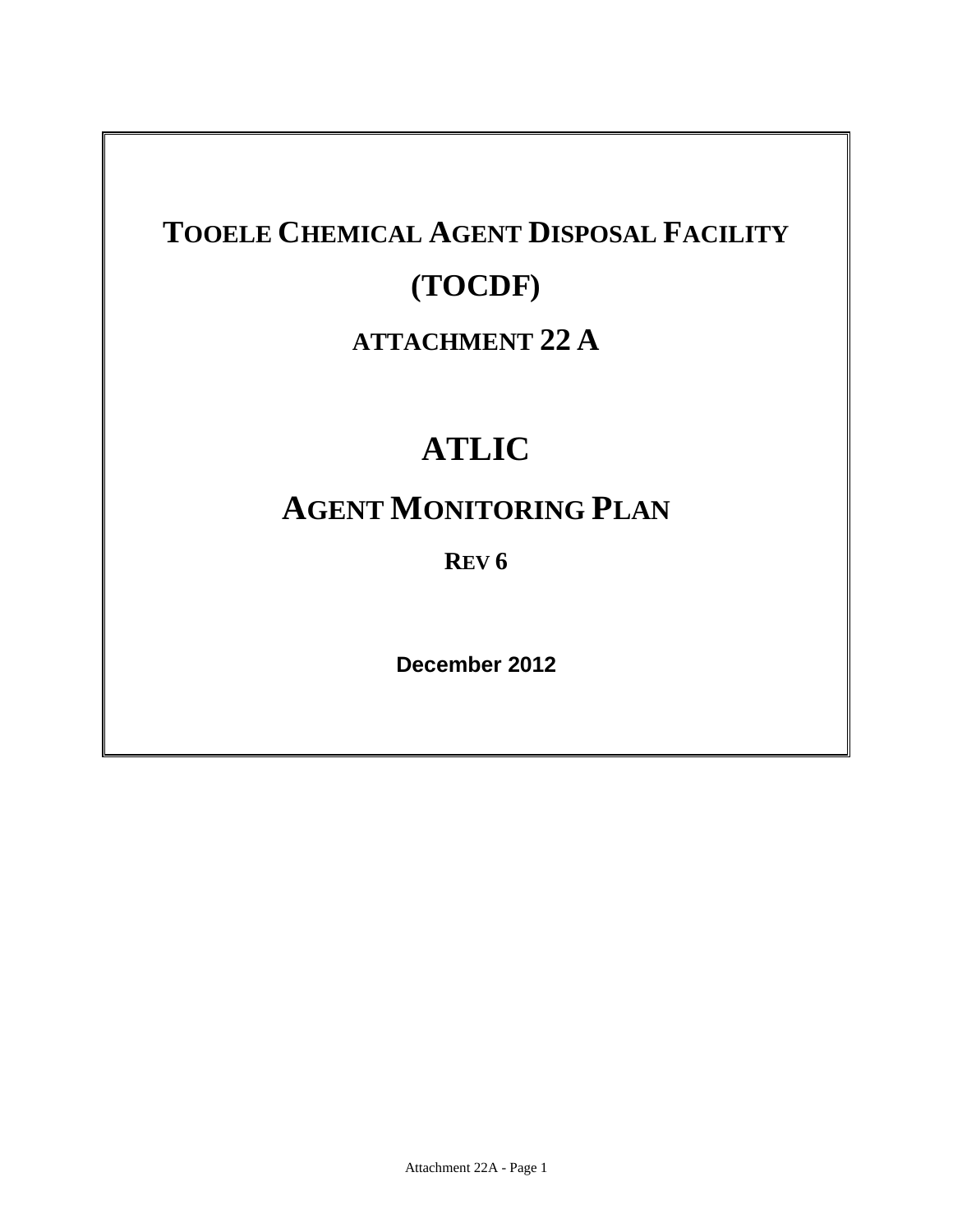This page blank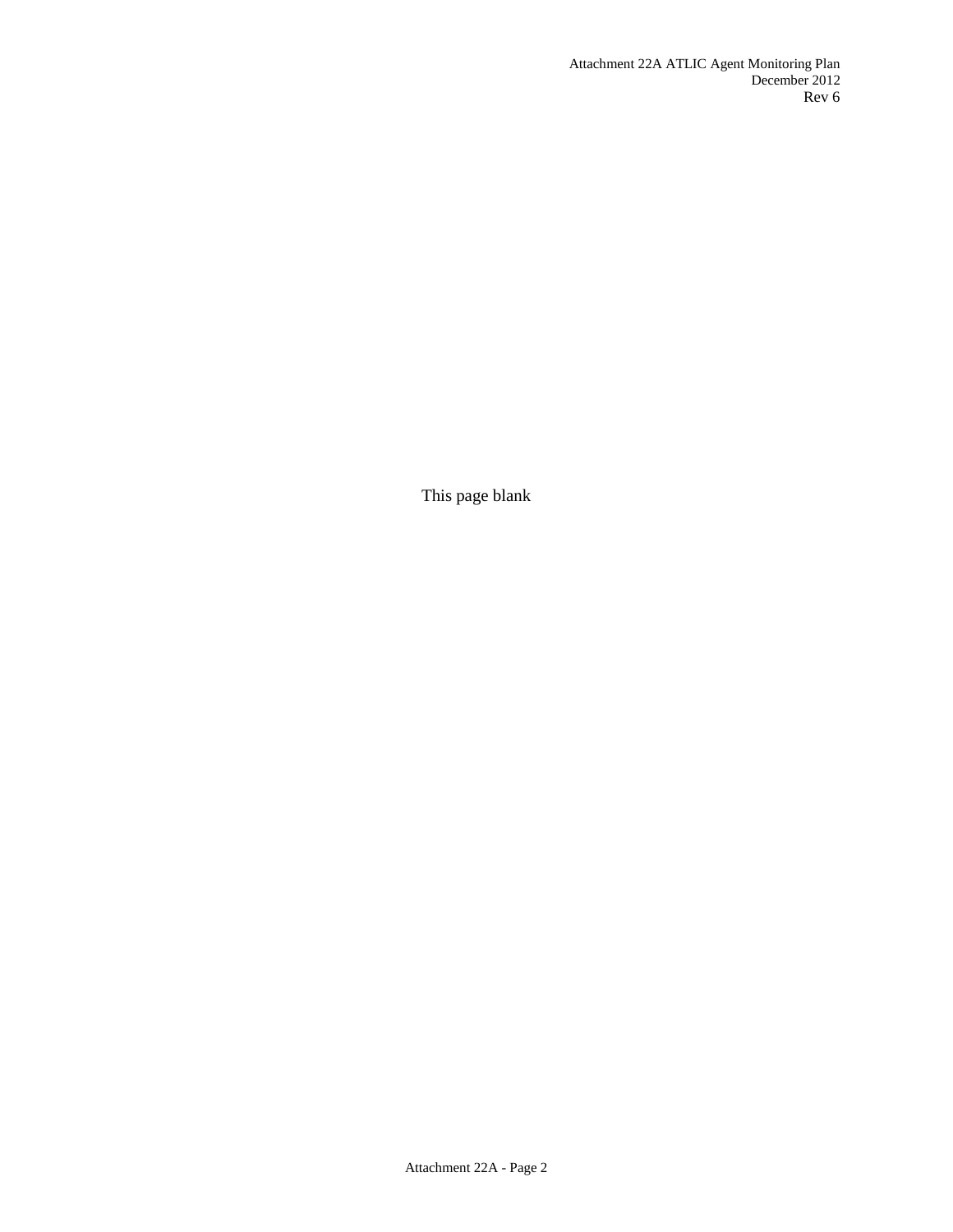# **APPROVALS:**

Brent Hard-

For Jim Rorie **Originator** 

Chris Scurlock **Checker** 

Robert Comstock Approver

ffre

David deLesdernier Manager

DATE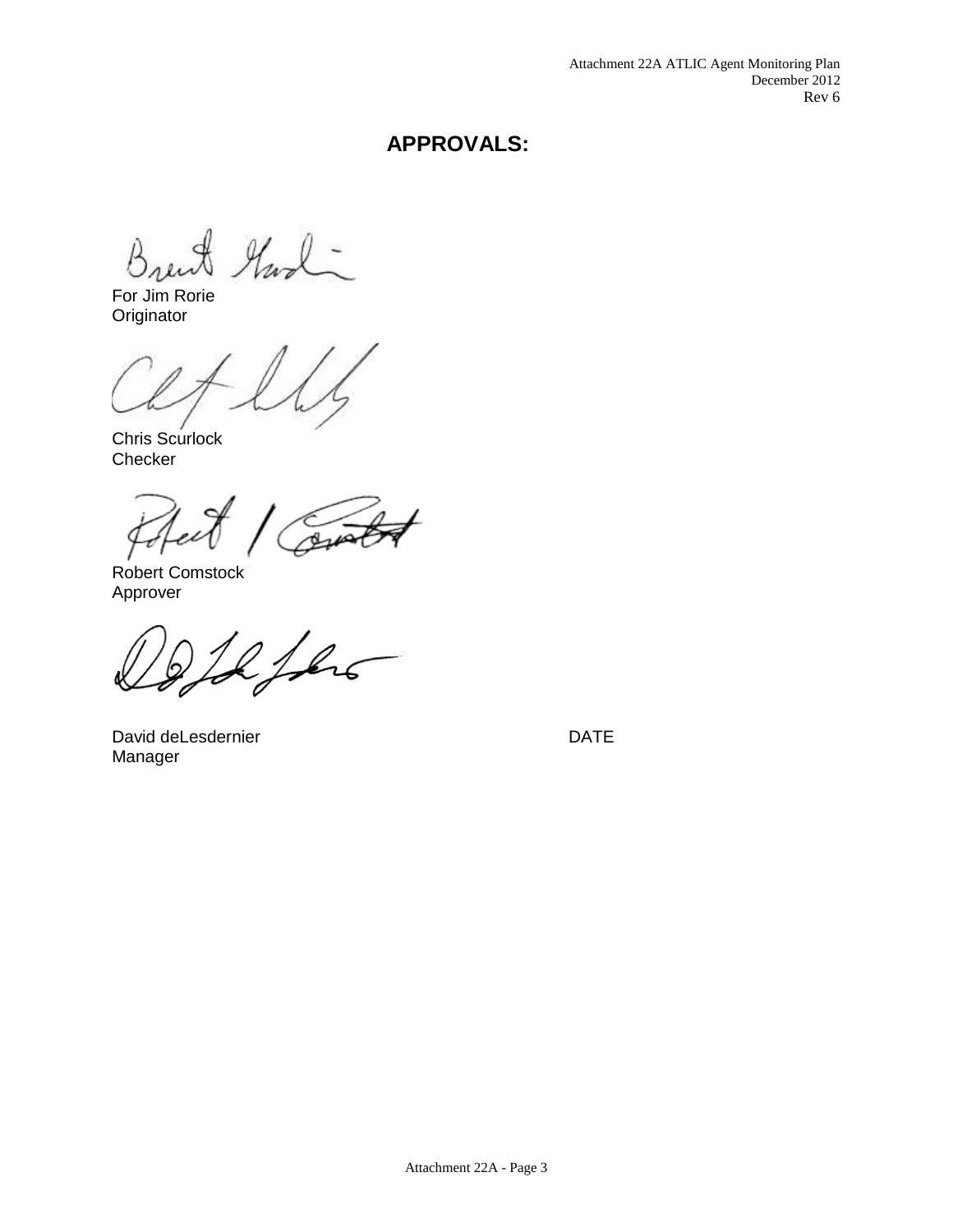This page blank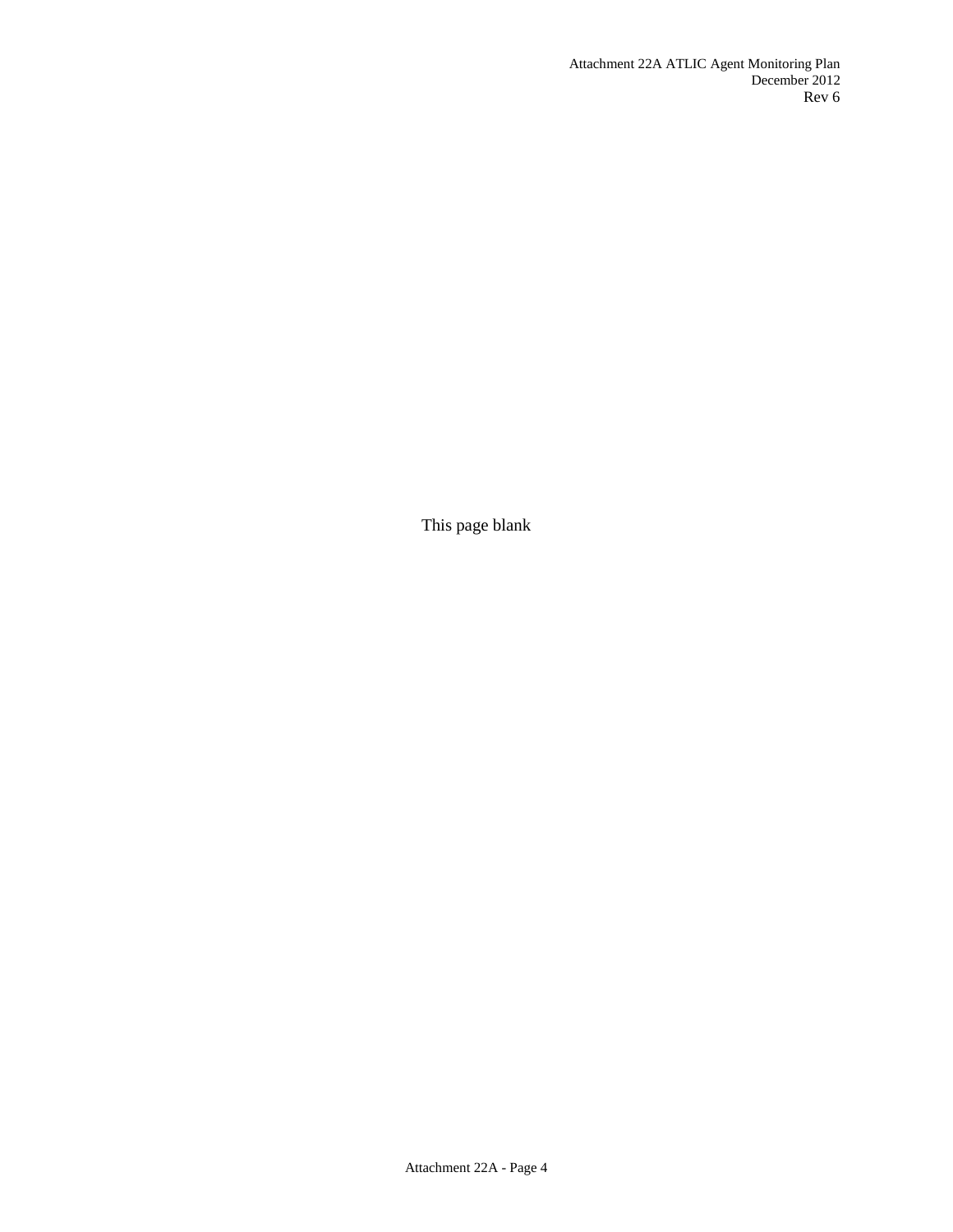# **TABLE OF CONTENTS**

| Acronyms<br>8           |                                                                                 |  |  |  |  |  |  |  |  |  |
|-------------------------|---------------------------------------------------------------------------------|--|--|--|--|--|--|--|--|--|
| Terminology 10<br>22A.1 |                                                                                 |  |  |  |  |  |  |  |  |  |
| 22A.2                   |                                                                                 |  |  |  |  |  |  |  |  |  |
|                         |                                                                                 |  |  |  |  |  |  |  |  |  |
| 22A.2.1                 |                                                                                 |  |  |  |  |  |  |  |  |  |
| 22A.2.2                 |                                                                                 |  |  |  |  |  |  |  |  |  |
| 22A.2.3                 |                                                                                 |  |  |  |  |  |  |  |  |  |
| 22A.2.4                 |                                                                                 |  |  |  |  |  |  |  |  |  |
| 22A.3                   |                                                                                 |  |  |  |  |  |  |  |  |  |
| 22A.4                   |                                                                                 |  |  |  |  |  |  |  |  |  |
| 22A.4.1                 |                                                                                 |  |  |  |  |  |  |  |  |  |
| 22A.4.2                 |                                                                                 |  |  |  |  |  |  |  |  |  |
| 22A.4.3                 |                                                                                 |  |  |  |  |  |  |  |  |  |
| 22A.5                   |                                                                                 |  |  |  |  |  |  |  |  |  |
| 22A.6                   |                                                                                 |  |  |  |  |  |  |  |  |  |
| 22A.7                   |                                                                                 |  |  |  |  |  |  |  |  |  |
| 22A.8                   |                                                                                 |  |  |  |  |  |  |  |  |  |
| 22A.8.1                 |                                                                                 |  |  |  |  |  |  |  |  |  |
| 22A.8.2                 |                                                                                 |  |  |  |  |  |  |  |  |  |
| 22A.8.3                 |                                                                                 |  |  |  |  |  |  |  |  |  |
| 22A.8.4                 |                                                                                 |  |  |  |  |  |  |  |  |  |
| 22A.8.5                 |                                                                                 |  |  |  |  |  |  |  |  |  |
| 22A.9                   |                                                                                 |  |  |  |  |  |  |  |  |  |
| 22A.10                  |                                                                                 |  |  |  |  |  |  |  |  |  |
| 22A.11                  |                                                                                 |  |  |  |  |  |  |  |  |  |
| 22A.12                  |                                                                                 |  |  |  |  |  |  |  |  |  |
| 22A.13                  |                                                                                 |  |  |  |  |  |  |  |  |  |
| 22A.14                  |                                                                                 |  |  |  |  |  |  |  |  |  |
| 22A.15                  |                                                                                 |  |  |  |  |  |  |  |  |  |
| 22A.16                  |                                                                                 |  |  |  |  |  |  |  |  |  |
| 22A.16.1                |                                                                                 |  |  |  |  |  |  |  |  |  |
| 22A.16.2                |                                                                                 |  |  |  |  |  |  |  |  |  |
| 22A.16.3                |                                                                                 |  |  |  |  |  |  |  |  |  |
| 22A.16.4                |                                                                                 |  |  |  |  |  |  |  |  |  |
| 22A.17                  |                                                                                 |  |  |  |  |  |  |  |  |  |
| 22A.17.1                |                                                                                 |  |  |  |  |  |  |  |  |  |
| 22A.17.2                | Short Term Exposure Limit (STEL) and Vapor Screening Limit (VSL) Monitoring  18 |  |  |  |  |  |  |  |  |  |
| 22A.17.4                |                                                                                 |  |  |  |  |  |  |  |  |  |
| 22A.17.5                |                                                                                 |  |  |  |  |  |  |  |  |  |
| 22A.18                  |                                                                                 |  |  |  |  |  |  |  |  |  |
| 22A.18.1                |                                                                                 |  |  |  |  |  |  |  |  |  |
| 22A.18.2                |                                                                                 |  |  |  |  |  |  |  |  |  |
| 22A.18.3                |                                                                                 |  |  |  |  |  |  |  |  |  |
| 22A.18.4                |                                                                                 |  |  |  |  |  |  |  |  |  |
| 22A.18.5                |                                                                                 |  |  |  |  |  |  |  |  |  |
| 22A.18.6                |                                                                                 |  |  |  |  |  |  |  |  |  |
| 22A.18.7                |                                                                                 |  |  |  |  |  |  |  |  |  |
| 22A.19                  | Reserved                                                                        |  |  |  |  |  |  |  |  |  |
| 22A.20                  | Reserved                                                                        |  |  |  |  |  |  |  |  |  |
| 22A.21                  |                                                                                 |  |  |  |  |  |  |  |  |  |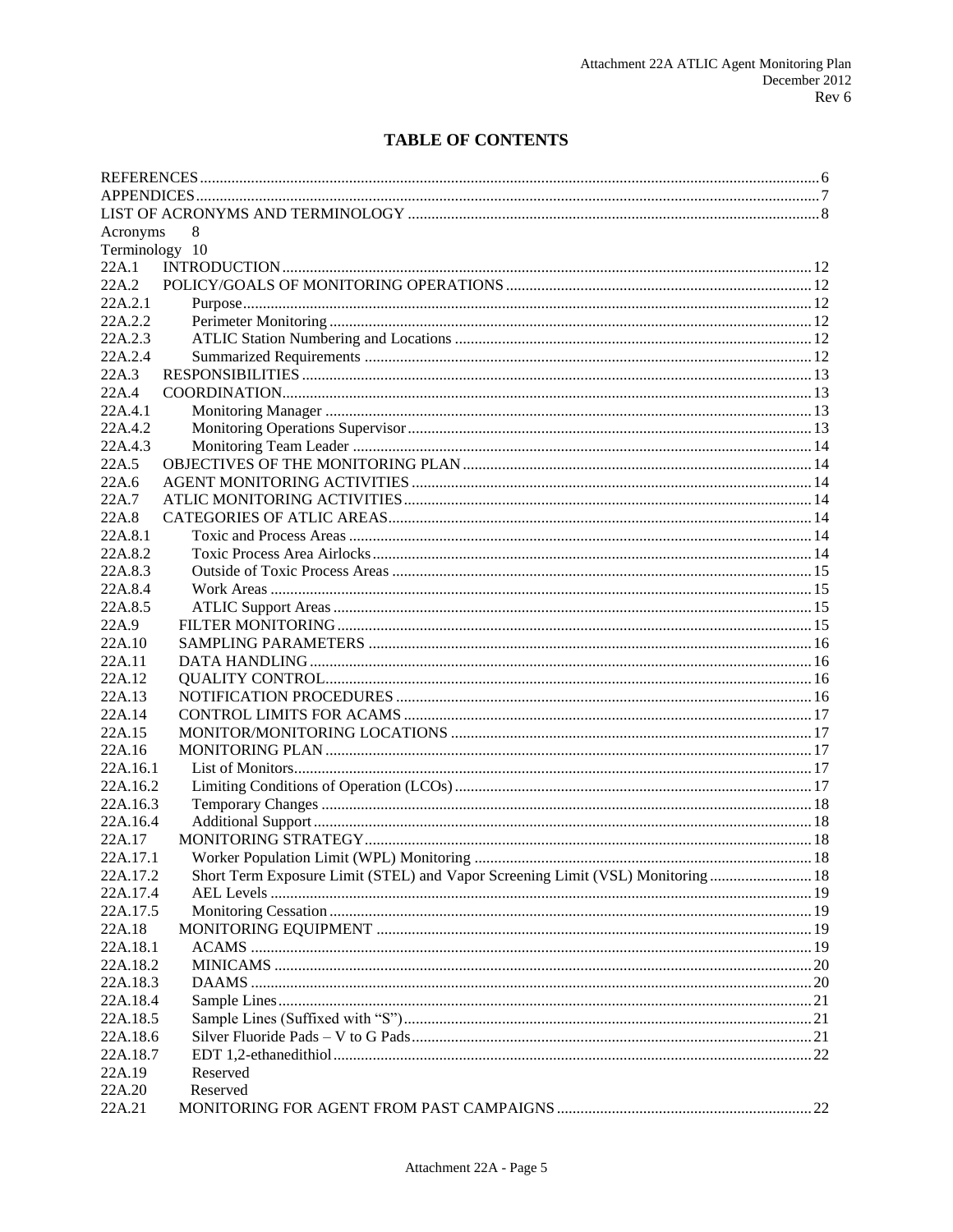| 22A.22 |  |
|--------|--|
| 22A.23 |  |
| 22A.24 |  |
| 22A.25 |  |
| 22A.26 |  |
| 22A.27 |  |
| 22A.28 |  |
| 22A.29 |  |
| 22A.30 |  |
| 22A.31 |  |
|        |  |

#### **REFERENCES**

Drawings of Air Monitoring Locations:

EG-22A-G-1000, Sheet 1 thru 6 Title: Instrument Locations Plans-General Arrangement-MINICAMS/ACAMS/DAAMS

ACAMS/DAAMS Heated Sample Line Assembly Drawing

#### Probe Assembly Drawings:

EG-22A-I-1002 1 Interior Sample Probe Assy, GA DAAMS only or ACAMS only EG-22A-I-1003 1 Interior Sample Probe Assy, Lewisite DAAMS only EG-22A-I-1004 1 Interior Sample Probe Assy, ACAMS w/ DAAMS EG-22A-I-1005 1 Interior Sample Probe Assy, ACAMS W/Stream Selector (Glove Box) EG-22A-I-1006 1 Interior Sample Probe Assy, MINICAMS W/Stream Selector (Glove Box) EG-22A-I-1007 1 Interior Sample Probe Assy, MINICAMS Only EG-22A-I-1008 1 Interior Sample Probe Assy, MINICAMS (Exhaust Stack) EG-22A-I-1009 1 Exterior Sample Probe Assy, MINICAMS (Filter Stack) EG-22A-I-1010 1 Exterior Sample Probe Assy, ACAMS/DAAMS (Filter Stack) EG-22A-I-1011 1 Exterior Sample Probe Assy, ACAMS/ w/Stream Selector, (Filter Bank) EG-22A-I-1012 1 Exterior Sample Probe Assy, Dual DAAMS (Filter Bank) EG-22A-I-1013 4 IGLOO Monitoring Room Sample Probe Assemblies EG-22A-I-1014 1 Interior Sample Probe Assy, Dual MINICAMS Only EG-22A-I-1015 1 Exterior Sample Probe Assy, MINICAMS/DAAMS/Stream Selector (Filter Bank) EG-22A-I-1016 1 Exterior Sample Probe Assy, Dual MINICAMS (Filter Stack) EG-22A-I-1017 1 Interior Sample Probe Assy. ACAMS only EG-22A-I-1018 1 Interior Sample Probe Assy. MINICAMS only

Exhaust Stack Penetration Drawings:

EG-22A-S-1036, Sheet 1 thru 5, Exhaust Stack Penetrations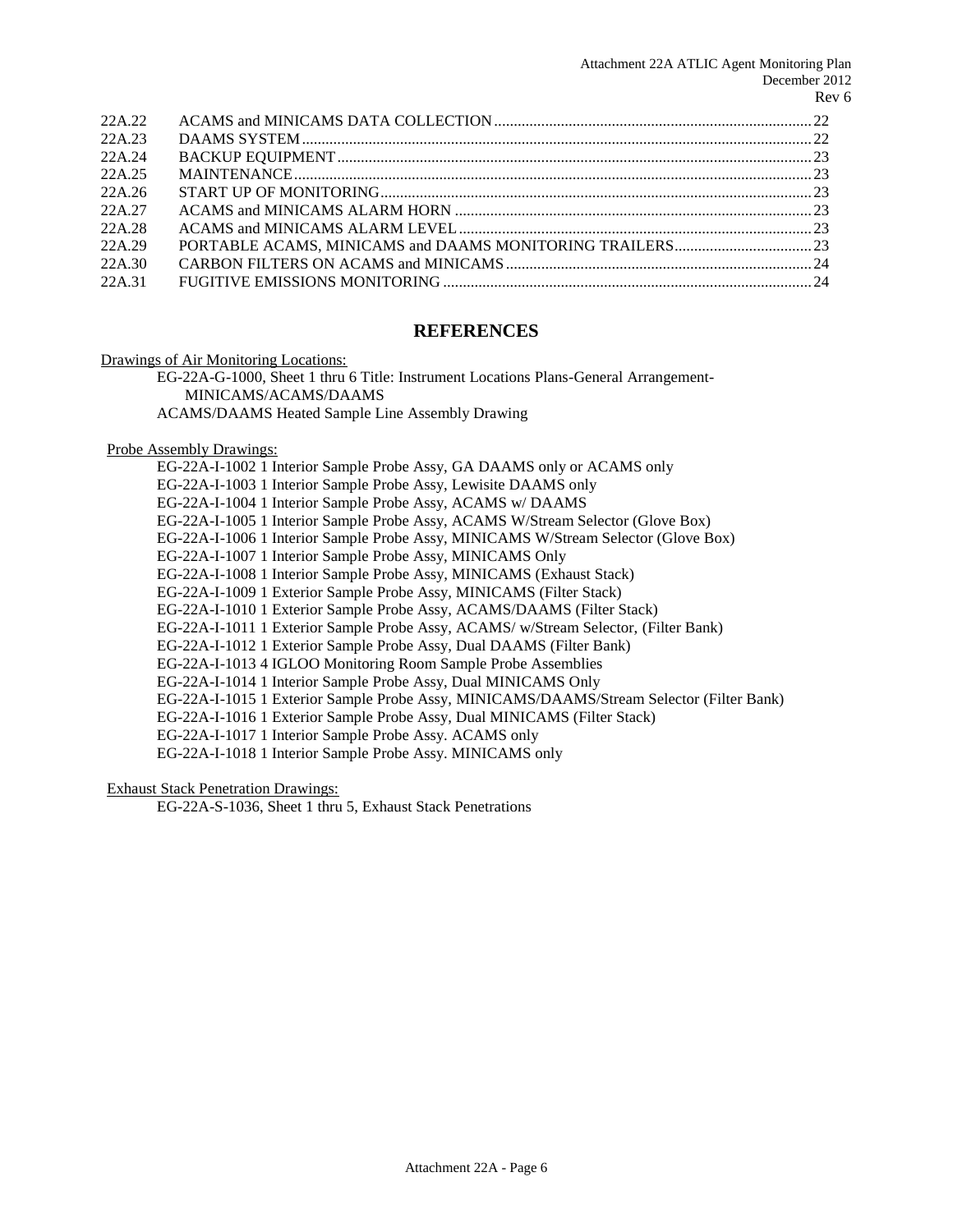## **APPENDICES**

# A ATLIC AGENT MONITORING PLAN DETAIL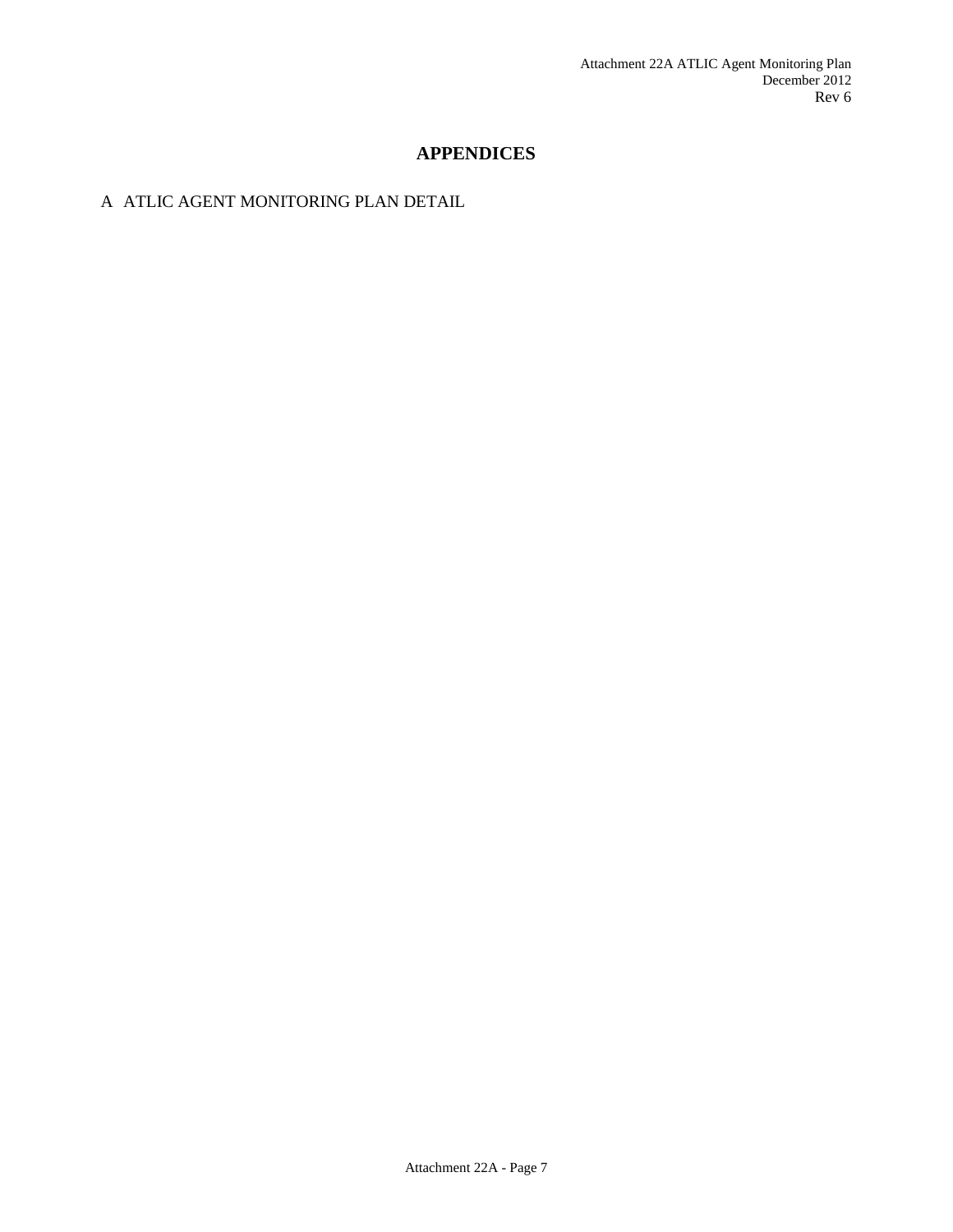# **LIST OF ACRONYMS AND TERMINOLOGY**

### **Acronyms**

|                  | ACAMS Automatic Continuous Air Monitoring System                                  |
|------------------|-----------------------------------------------------------------------------------|
|                  | AEL  Airborne Exposure Limit                                                      |
|                  | AL Alarm Level                                                                    |
| A/L Airlock      |                                                                                   |
|                  | AMP  Agent Monitoring Plan                                                        |
|                  | ATLIC  Area 10 Liquid Incinerator                                                 |
|                  | AWFCO Automatic Waste Feed Cutoff                                                 |
|                  | CAMDS  Chemical Agent Munitions Disposal System                                   |
|                  | CDC Centers for Disease Control and Prevention, Dept of Health and Human Services |
|                  | CDRL  Contract Data Requirements List                                             |
|                  | CFR` Code of Federal Regulations                                                  |
|                  | CMAChemical Materials Activity                                                    |
|                  | CONControl Room                                                                   |
| CORCorridor      |                                                                                   |
|                  | CPA Conversion Pad Assembly                                                       |
|                  | CWM  Chemical Warfare material                                                    |
|                  | DAAMSDepot Area Air Monitoring System                                             |
|                  | DCDDeseret Chemical Depot                                                         |
|                  | DPEDemilitarization Protective Ensemble                                           |
|                  | ECL Engineering Control Level                                                     |
|                  | GA  Nerve Agent GA, Tabun                                                         |
|                  | GC/FPD  Gas Chromatograph / Flame Photometric Detector                            |
|                  | GC/MSD Gas Chromatograph / Mass Spectrometer Detector                             |
|                  | GFP Government Furnished Property                                                 |
|                  | GPLGeneral Population Limit                                                       |
| HIST  Historical |                                                                                   |
|                  | HVAC Heating, Ventilation, and Air Conditioning                                   |
|                  | IDLH Immediately Dangerous to Life or Health                                      |
| LLewisite        |                                                                                   |
|                  | LCO  Limiting Condition of Operation                                              |
|                  | LOPLaboratory Operating Procedure                                                 |
|                  | LMQAP Laboratory and Monitoring Quality Assurance Plan                            |
|                  | LQCP Laboratory Quality Control Plan, TOCDF Site Plan                             |
|                  | LVSLow-Volume Sampler                                                             |
|                  | MCP Monitoring Concept Plan                                                       |
|                  | MINICAMS® Miniature Continuous Air Monitoring System                              |
|                  | MSB Monitor Support Building                                                      |
|                  | MSD`Mass Spectroscopy Detection                                                   |
|                  | NRT  Near Real-Time                                                               |
|                  | OBS  Observation Corridor                                                         |
|                  | ORR Operational Readiness Review                                                  |
|                  | P&A Precision and Accuracy                                                        |
|                  | PAS Pollution Abatement System                                                    |
|                  | PPE  Personnel Protective Equipment                                               |
|                  | QA Quality Assurance                                                              |
|                  | QCQuality Control                                                                 |
|                  | QMQuality Management                                                              |
|                  |                                                                                   |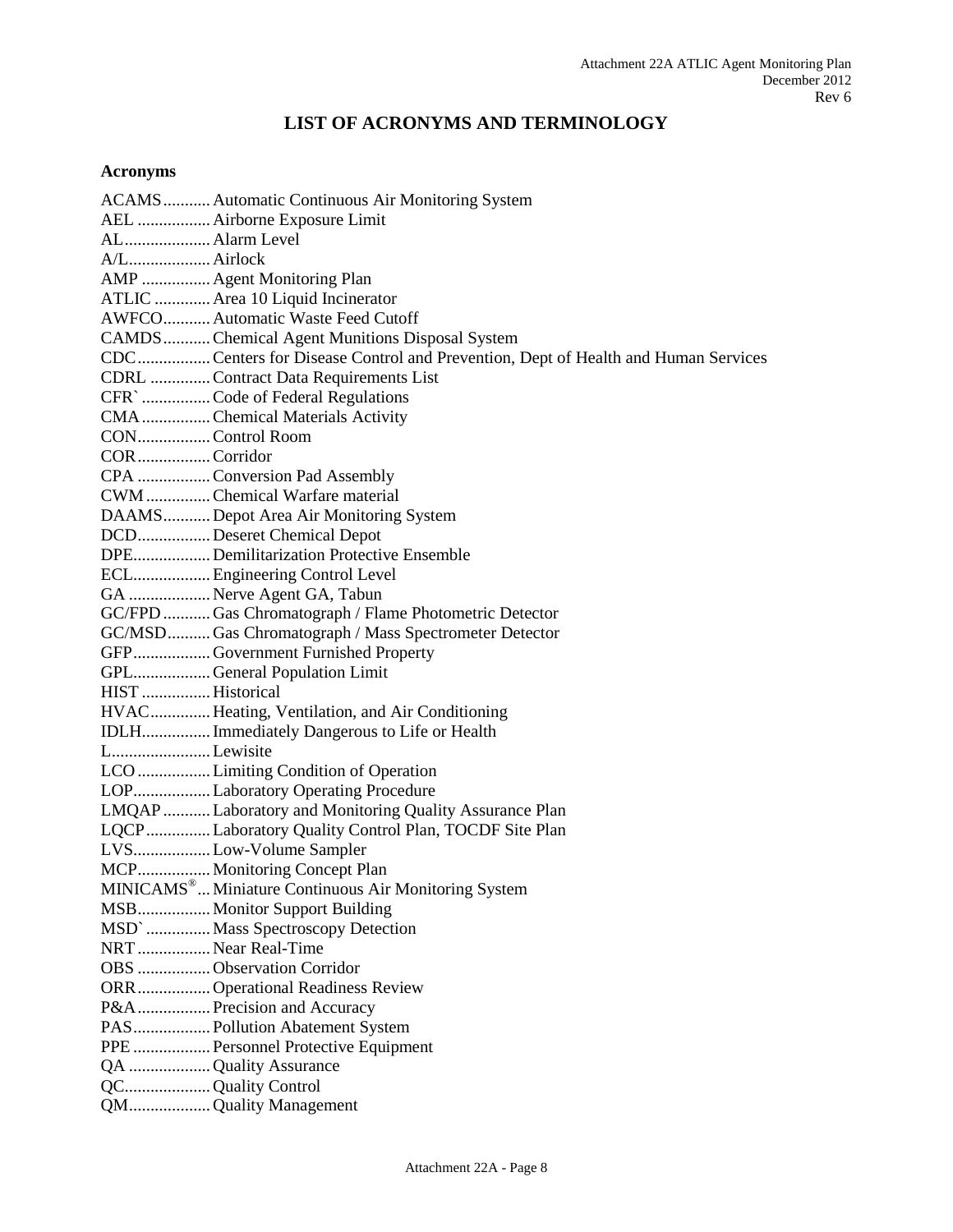| RCRA Resource Conservation and Recovery Act  |
|----------------------------------------------|
| RDTEResearch Development Test and Evaluation |
| RLReporting Limit                            |
| RTAPReal Time Analytical Platform            |
| SAFSite Analytical Facility                  |
| SELSource Emission Limit                     |
| SOPStandard Operating Procedure              |
| SPS  Secondary Power (Distribution) System   |
| STELShort-Term Exposure Limit                |
| TOCDFTooele Chemical Agent Disposal Facility |
| UPS Uninterruptible Power Supply             |
| VOC Volatile Organic Compound                |
| VSL Vapor Screening Limit                    |
| WAP  Waste Analysis Plan                     |
| WPL Worker Population Limit                  |
|                                              |
| SEL.                                         |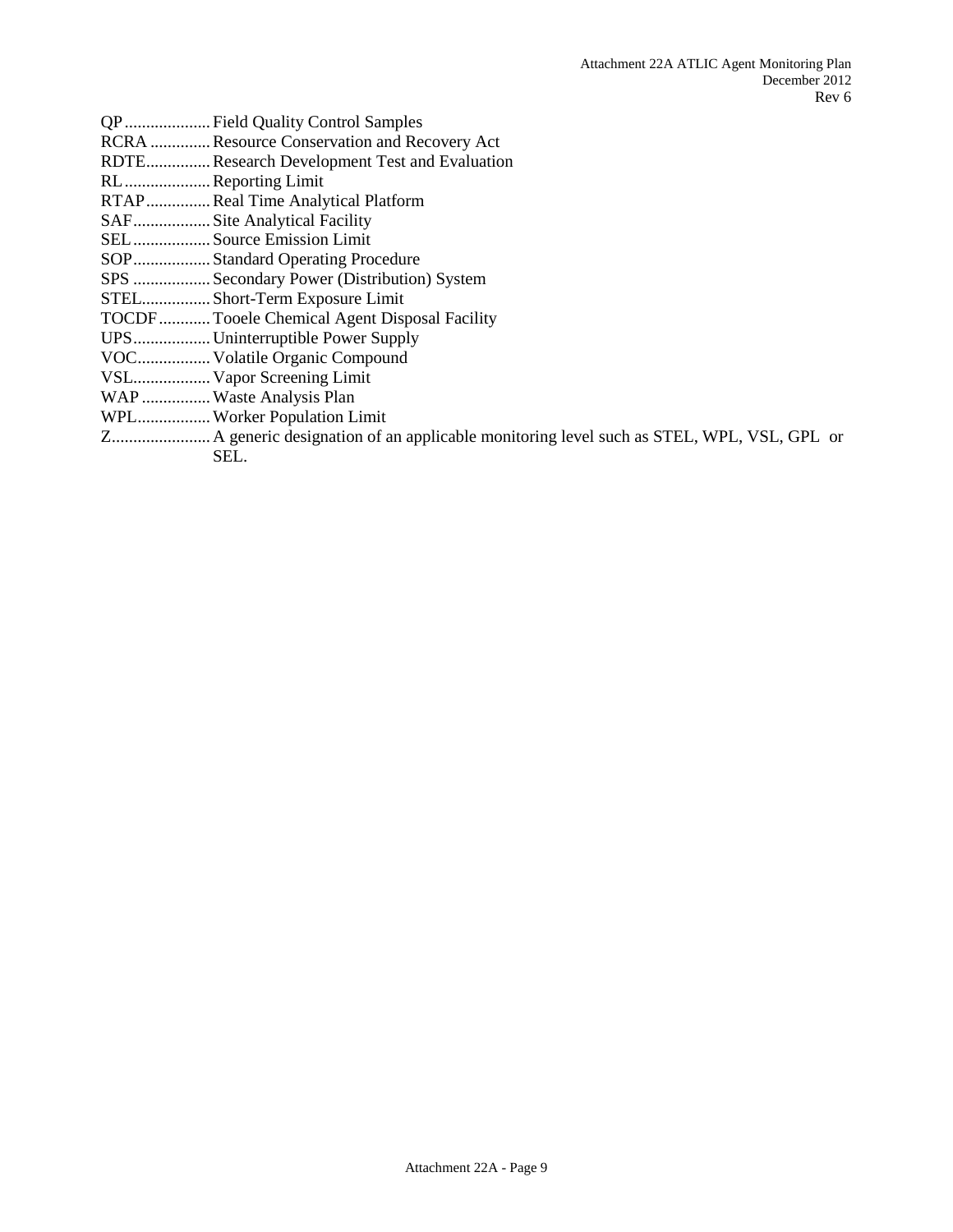## **Terminology**

**Action Level** - A pre-determined set point that triggers a specified action.

**AEL:** Airborne exposure limit is the allowable concentration in the air for workplace and general population exposures. AELs include worker population limits (WPLs), short-term exposure limits (STELs), Vapor Screening Limit (VSL), immediately dangerous to life or health values (IDLHs), and general population limits (GPLs).

**Alarm Level (AL):** Alarm Level at which the ACAMS or MINICAMS (Near-Real Time) monitor will alarm to alert personnel of a potential upset conditions. All sampling and analytical monitors must, at a minimum, measure within ±25% of the true concentration 95% of the time. Alarm levels are defined in Attachment 22A, Appendix A.

**Baseline (Initial)**: Before each individual agent campaign the monitoring system is operated in the configuration in which it will be used during the campaign. This is known as baseline operations. The purpose for the baseline is to provide evidence that the whole system will perform within required tolerances and requirements, and to document the configuration of the system at the time of the baseline. Once a system is baselined, the method parameters must be placed under configuration control based on the precision and accuracy study, at the start of the initial baseline study.

**Category A Area:** The toxic processing area supported by the cascade ventilation system designated for probable liquid and vapor agent contamination (for example, TOX area, LIC room.

**Category B Area**: The toxic processing area supported by the cascade ventilation system designated for possible vapor agent contamination only.

**Category C Area:** The nontoxic work area adjacent to Category A or B areas that are supported by the cascade ventilation system designated for possible low-level vapor agent contamination (for example, observation corridors).

**Category D Area:** The nontoxic work area designation for areas considered uncontaminated.

**Category E Area:** The area designated for a positive pressure, filtered air environment (for example, Control Room).

**Distal End:** Location where the air sample enters into the sampling system.

**ECL**: Engineering Control Level (ECL) is used to indicate that the sensitivity of the ACAMS or MINICAMS at this location has been changed to provide representative readings in agent contaminated areas that are higher than the VSL and lower than IDLH monitoring.

**Engineering Control or Under Engineering Control:** When the environment in a room or area is under negative atmospheric pressure and the evacuated air is processed to remove contamination, the area or room is considered to be "under engineering control." An example is a munitions processing room that is expected to be contaminated with agent. The room is maintained under negative pressure to prevent agent leakage out of the room. The air that is evacuated from the room is filtered through carbon to remove the agent.

**GA**: Nerve agent GA (Tabun).

**GPL**: General Population Limit: The allowable time-weighted average concentration for the general population that represents the maximum concentration to which the general population may be exposed 24 hours per day, 7 days a week, for a 70-year lifetime. The limit applies to the entire population, including all ages and medical conditions. For G-agents, the GPL is  $1 \times 10^{-6}$  mg/m<sup>3</sup> as a 24 hour TWA. For L, the GPL is  $3 \times 10^{-3}$  mg/m<sup>3</sup> as a 72 hour TWA.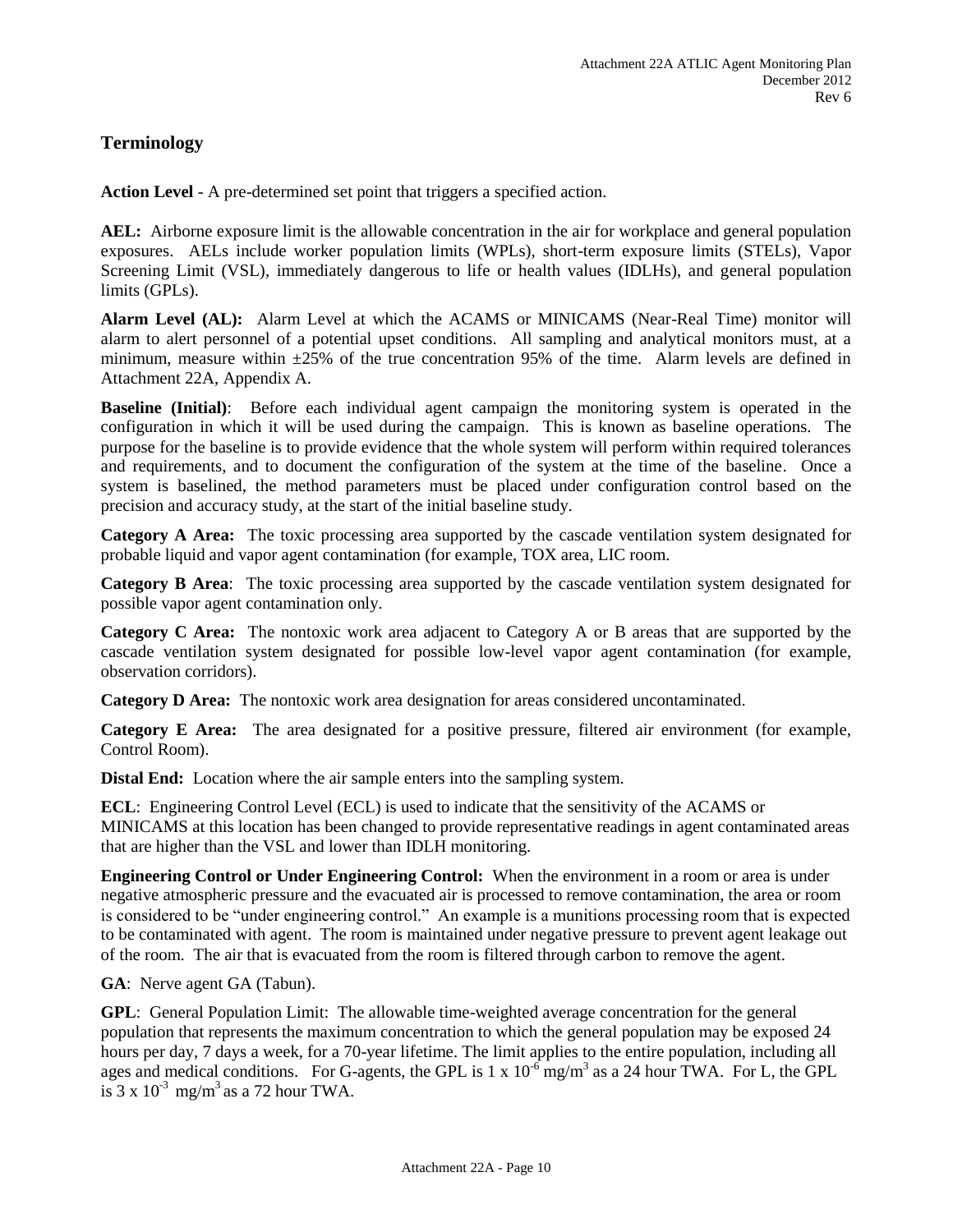**IDLH:** Immediately Dangerous to Life or Health (IDLH): The maximum concentration from which, in the event of a respirator failure, one could escape within 30 minutes without a respirator and without experiencing any escape impairing (for example, severe eye irritation) or irreversible health effects. IDLH levels are  $0.1$ mg/m<sup>3</sup> for G-agents. For L,  $0.36$  mg/m<sup>3</sup>.

**Interferent**: An interferent is a chemical compound that will cause an Automatic Continuous Air Monitoring System (ACAMS), Miniature Continuous Air Monitoring System (MINICAMS), and Depot Area Air Monitoring System (DAAMS) to false alarm or malfunction in such a way that they could not detect agent. There are some interferents that mask agent so it is not detectable, including some paints, lubricants, and even some foods. The DAAMS analysis is better at discriminating between agent and an interferent than the ACAMS and/or MINICAMS. For this reason, DAAMS are paired with ACAMS and/or MINICAMS at many locations for the purpose of confirming or denying alarms.

**L:** Lewisite, or (chlorovinyl dichloroarsine).

**Neat Agent:** Neat agent is agent that has not been diluted since manufacture or preparation. It may not be "pure" but it is as manufactured. Once it is diluted, it is no longer considered neat.

**QP:** Quality Plant sample: The quantitative result obtained from challenging an ACAMS/MINICAMS/DAAMS or sample line with a solution prepared at a known concentration.

**RDTE Dilute Solutions:** RDTE Dilute Solutions are solutions of chemical agent in concentrations and quantities reduced by admixture (dilution) to levels that can be handled with the same precautions associated with hazardous industrial chemicals (acids, bases, or solvents), and are defined by the agent concentration and by the quantity in a single container. They are defined by the agent concentration and by the quantity in a single container. They are as follows:

| <b>Agent</b> | <b>Maximum Total Quantity</b> | <b>Maximum Concentration</b> |
|--------------|-------------------------------|------------------------------|
| G-agents     | $20.0 \text{ mg}$             | $2.0 \text{ mg/ml}$          |
| Lewisite     | $50.0$ mg                     | $5.0 \text{ mg/ml}$          |

**STEL:** Short Term Exposure Limit is the maximum concentration to which unprotected chemical workers may be exposed to for up to 15 minutes continuously. For G-agents, the STEL is 1 x  $10^{-4}$  mg/m<sup>3</sup> four times daily. For L, the STEL is  $3 \times 10^{-3}$  mg/m<sup>3</sup>, one time daily.

**STEL Concentration:** A concentration equivalent to the STEL value but without time weighting (i.e., a onecycle reading of a Near-Real Time monitor).

**VSL:** Vapor Screening Limit. A vapor concentration term that is independent of time. It may be used to define the level to which an item is monitored to determine the agent contamination level, or alternately, the readout of an NRT monitor. For G-agents, the VSL is 1 x  $10^4$  mg/m<sup>3</sup>. For L, the VSL is 3 x  $10^{-3}$  mg/m<sup>3</sup>.

**WPL:** Worker Population Limits. The average allowable concentration that an unmasked worker could be exposed to for an 8 to 12 hour workday 40 hours per week for 30 years without adverse effects. The WPL for GA/L has been adjusted to reflect a 12-hour work shift. The 12-hour WPL for G-agents is 2 x  $10^{-5}$  mg/m<sup>3</sup>, and L is  $3 \times 10^{-3}$  mg/m<sup>3</sup>.

**Z:** A generic designation of an applicable monitoring level such as STEL, WPL, VSL, GPL or SEL.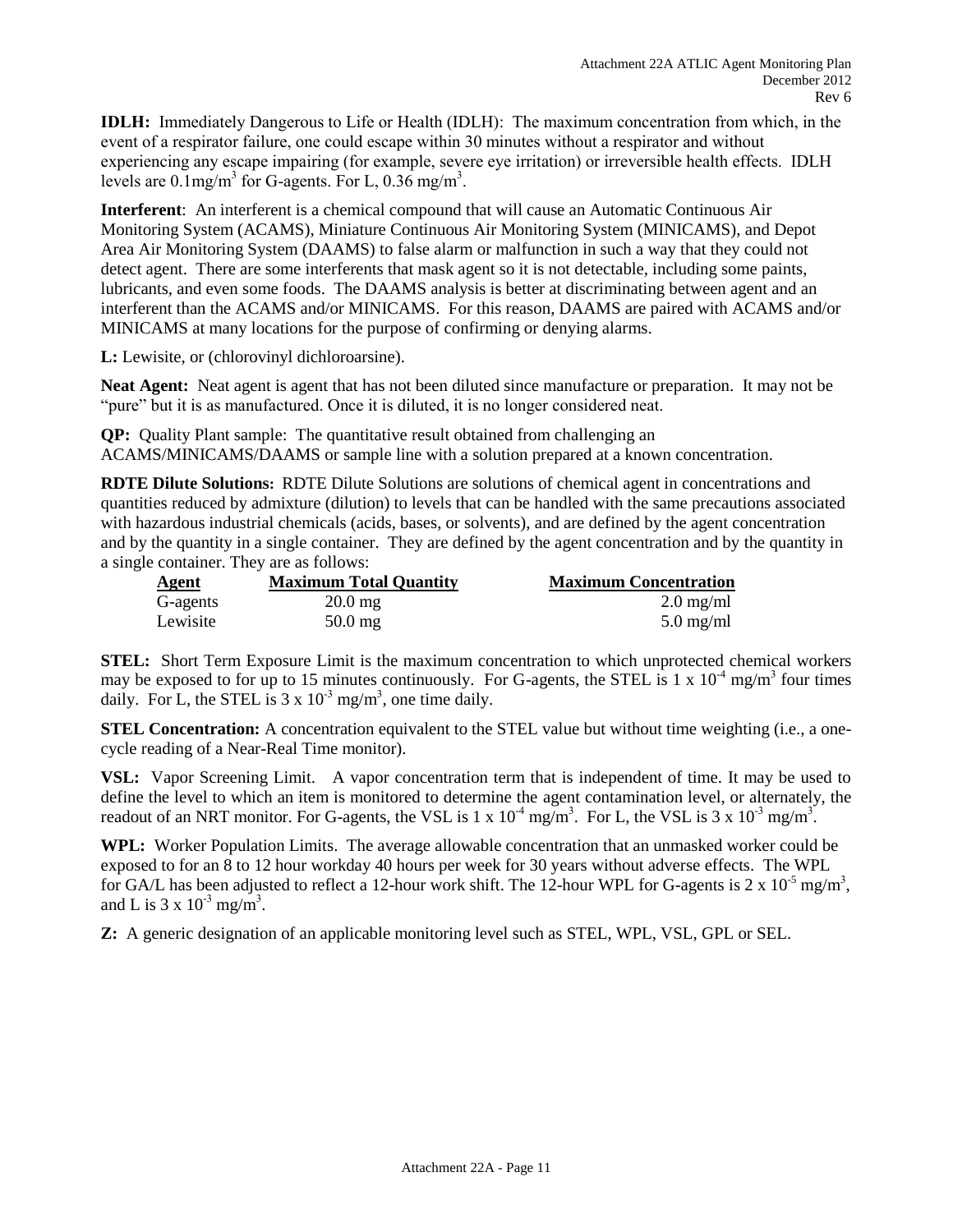#### **AGENT MONITORING PLAN**

#### **22A.1 INTRODUCTION**

22A.1.1 The ATLIC will use a Liquid Incinerator system (LIC) that disposes chemical agents GA, Lewisite and Spent Decontamination Solution (SDS) through high-temperature incineration. Unlike TOCDF, it is not expected to use a dilution control device for analysis of the exhaust gas, as the gas will be cooled to 40ºF after leaving the scrubber to remove moisture, and then reheated to approximately 200ºF. Filter bank monitoring will be performed by sequencing Near Real Time Monitors (NRT) through the Mid-bed One position. DAAMS monitoring will be performed at the Mid-bed One and Two positions. For GA monitoring, ACAMS will be used with co-located DAAMS for confirmation and historical analyses where called for. Two silver fluoride pads or V to G pads will be placed in the sample stream for GA ACAMS and DAAMS to cause a reaction that result in a species with a narrower chromatographic peak. For Lewisite, MINICAMS will be used with co-located DAAMS for confirmation and historical analysis. A supply of 1, 2-ethanedithiol (EDT) will be used for Lewisite monitoring with the MINICAMS. The EDT will be introduced to the distal end of the sample line to react with the Lewisite to form a derivative that is more stable and transportable.

#### **22A.2 POLICY/GOALS OF MONITORING OPERATIONS**

#### 22A.2.1 **Purpose**

22A.2.1.1 This Monitoring Plan contains monitoring requirements for GA and Lewisite, bulk processing, and provides identification of monitoring devices and sampling locations. The monitors are used to provide agent detection and measurement to aid in providing worker and general population protection, and to indicate ATLIC operations are in control. ACAMS will be used to monitor for GA agent and MINICAMS will be used to monitor for L.

> This plan reflects the monitoring for each processing area when it is being used for agent work. When agent work in a given area is suspended, the monitoring for that area may be suspended as stated in Paragraphs 22A.9, 22A.17.3, 22A17.5, 22A.20 or 22A.21.

22A.2.1.2 The primary purpose of Monitoring is to have near real-time and historical analytical data to limit/prevent and document exposure of personnel to chemical warfare agents and protect the environment from the introduction of agents. Agent monitoring is also performed for process control purposes to identify upset conditions in the processes and to measure agent concentrations in toxic areas which allow management to make decisions on protective clothing requirements for entries into toxic areas.

#### **22A.2.2 Perimeter Monitoring**

22A.2.2.1 Monitoring of the perimeter of the Deseret Chemical Depot (DCD) is conducted by Deseret Chemical Depot (DCD) personnel and analyzed at the SAF/GAL. Perimeter monitoring provides evidence and documents whether there is any chemical agent migration outside of DCD.

#### **22A.2.3 ATLIC Station Numbering and Locations**

22A.2.3.1 This Monitoring Plan provides a table of locations and station numbers (Appendix A) for agent monitors associated with ATLIC.

#### **22A.2.4 Summarized Requirements**

22A.2.4.1 Monitoring Operations monitors for GA and Lewisite bulk containers, processing and secondary waste. There are three configurations that monitor for GA employed at ATLIC: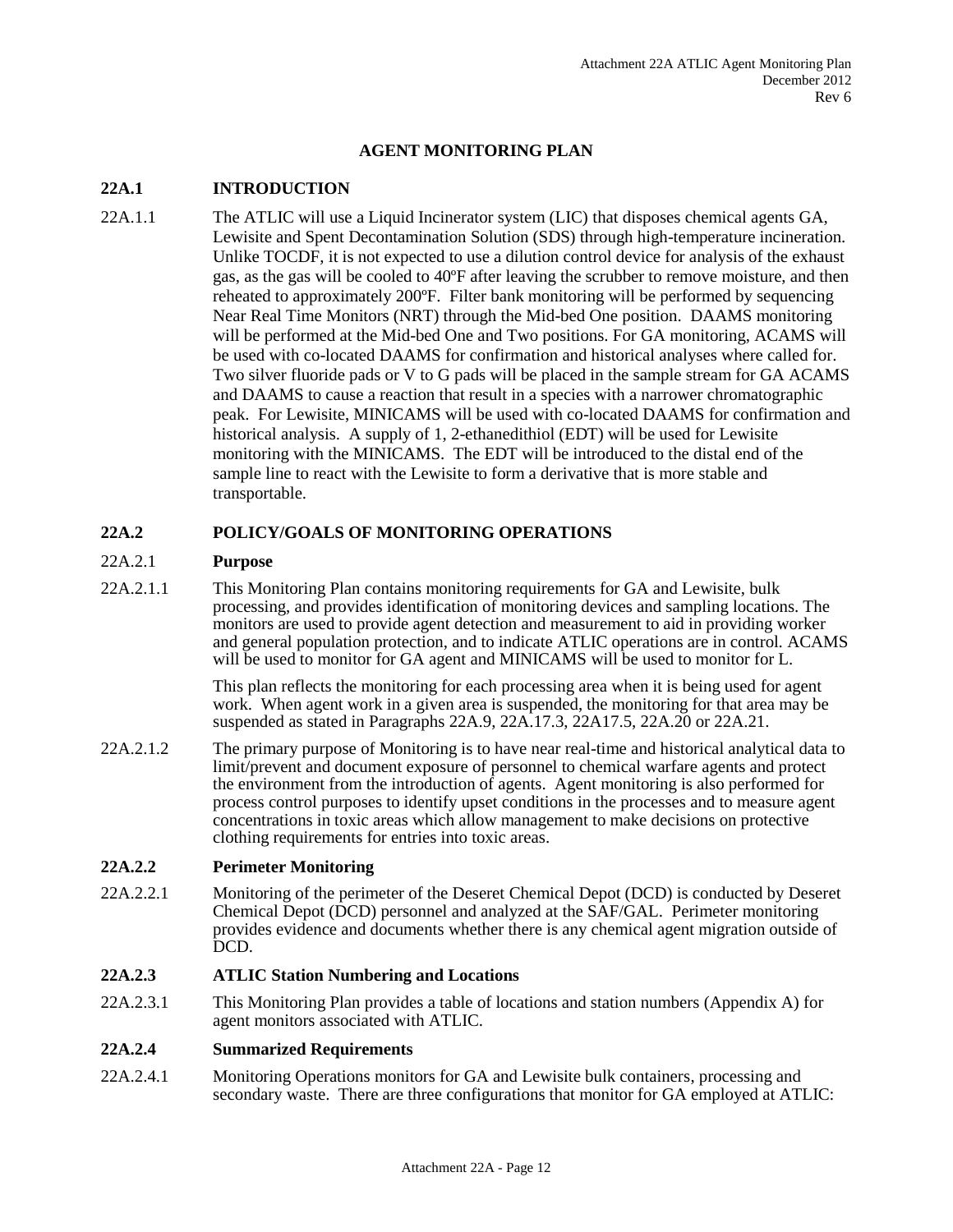ACAMS only, ACAMS with co-located DAAMS, and DAAMS only. ACAMS -only stations primarily are used in toxic areas to provide information to management for protective clothing determination for entries into toxic areas. ACAMS with co-located DAAMS serve two purposes: 1) the ACAMS is the primary monitor, which quantifies the amount of agent present. Concurrently, ACAMS provide an early warning system to facility personnel of a potential agent release at or above the alarm set points in Attachment 22A, Appendix A. The co-located DAAMS are used to confirm or deny the presence of agent. 2) DAAMS tubes are also analyzed from these stations on a monthly rotational basis to monitor areas at the WPL. Responses to ACAMS alarms are IAW Section 22A.32.

- 22A.2.4.2 There are three configurations that monitor for L employed at the ATLIC: MINICAMS only; MINICAMS with co-located DAAMS, and DAAMS only. MINICAMS -only stations primarily are used in toxic areas to provide information to management for protective clothing determination for entries into toxic areas. MINICAMS with co-located DAAMS serve two purposes: 1) the MINICAMS is the primary monitor, which quantifies the amount of agent present. Concurrently, MINICAMS provide an early warning system to facility personnel of a potential agent release at or above the alarm set points in Attachment 22A, Appendix A. The co-located DAAMS are used to confirm or deny the presence of agent. 2) the DAAMS only stations are analyzed on either a daily or monthly rotational basis to monitor areas at the WPL. Responses to MINICAMS alarms are IAW Section 22A.32.
- 22A.2.4.3 DAAMS-only stations for GA and L are used for historical purposes to monitor areas at the WPL. The DAAMS historical tubes are not connected to an alarm. Historical DAAMS are located in areas not expecting to have agent.

#### **22A.3 RESPONSIBILITIES**

22A.3.1 The Monitoring group supports the ATLIC by operating and maintaining monitoring equipment and routinely collecting liquid and solid samples in and around the ATLIC. Monitoring personnel may designate the sampling duties to a trained sample technician. The Monitoring Department utilizes a variety of monitoring equipment. Much of the equipment is Government Furnished Property (GFP), which is augmented by equipment, and supplies that are obtained from commercial vendors. Liquid and solid samples will be delivered to the Chemical Assessment Laboratory (CAL) or Site Analytical Facility (SAF) SAF for analysis. The analytical department personnel are responsible for performing the analysis or transferring the samples requiring analysis to a Utah certified subcontractor laboratory. Laboratory Quality Control personnel are responsible for inspecting and auditing all Laboratory (analytical and monitoring) operations.

#### **22A.4 COORDINATION**

There are several levels of coordination performed by the Monitoring Department. Other than normal working relationships within the ATLIC and at the CAL or SAF, there are three supervisory levels.

#### **22A.4.1 Monitoring Manager**

22A.4.1.1 The Monitoring Manager coordinates additions or deletions to the workload such as new sampling or monitoring requirements. S/he will be the control point for any changes in monitoring or sampling parameters such as changes of sampling times or sample flows.

#### **22A.4.2 Monitoring Operations Supervisor**

22A.4.2.1 The Monitoring Operations Supervisor works directly for the Monitoring Manager and coordinates the work load with the Team Leaders of all shifts. The supervisor will coordinate the timing of special monitoring and sampling operations with the Operations Supervisor and Facility Shift Manager.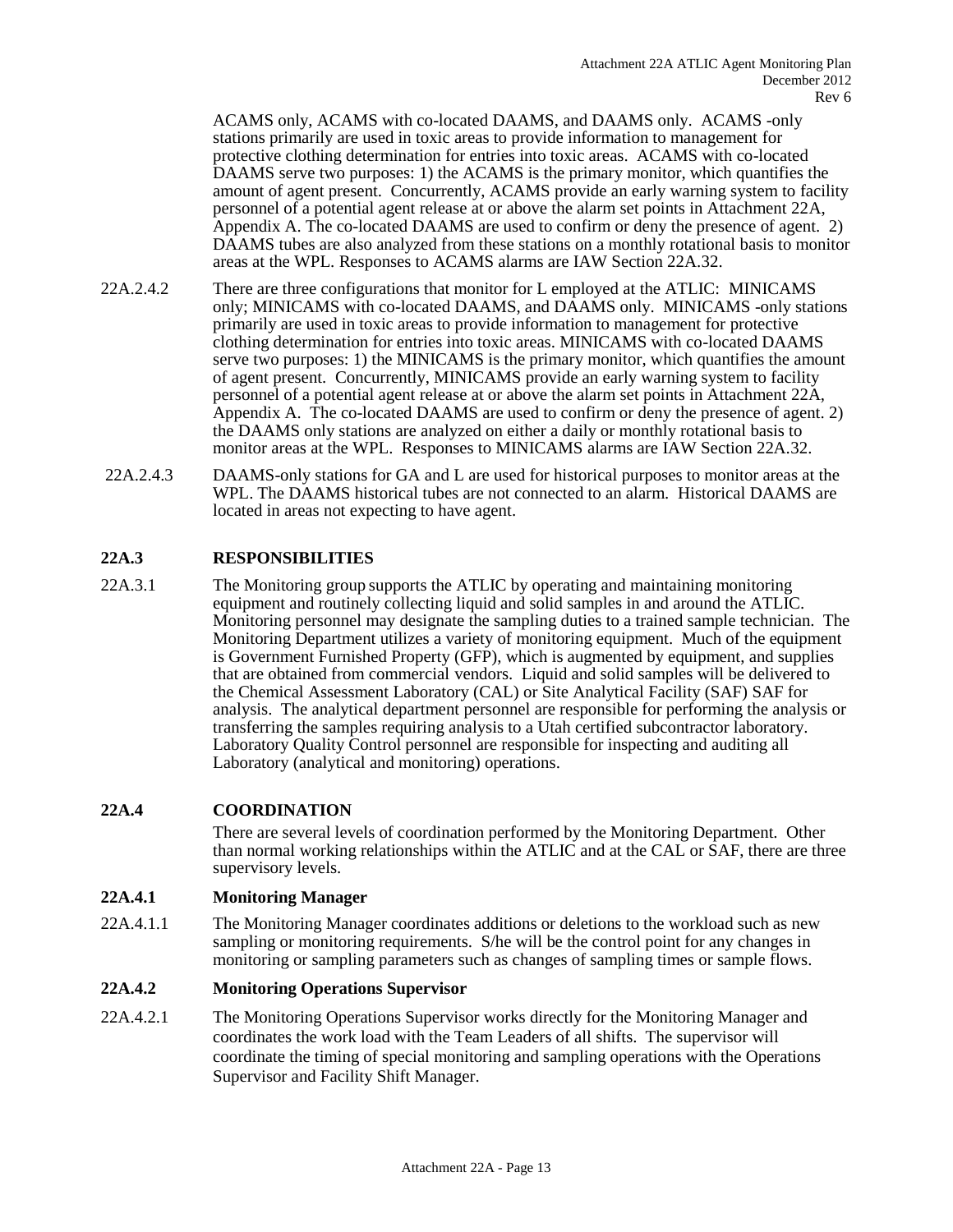#### **22A.4.3 Monitoring Team Leader**

22A.4.3.1 The Monitoring Team Leader for each shift will coordinate the timing of routine monitoring and sampling operations with the Control Center personnel. This coordination is specified in the applicable Laboratory Operating Procedures (LOP's). The Team Leader or designated certified monitoring technician and at least one team member will respond to all ACAMS and/or MINICAMS alarms in accordance with approved monitoring procedures and will be in direct contact with the Control Center.

#### **22A.5 OBJECTIVES OF THE MONITORING PLAN**

22A.5.1 The Monitoring Plan provides identification of monitoring devices and sampling locations. The monitors are used to provide agent detection and measurements to aid in providing worker and general protection, and to indicate facility operations are in control.

#### **22A.6 AGENT MONITORING ACTIVITIES**

22A.6.1 Monitoring activities are structured to support toxic operations. Maintenance and QC activities for ACAMS and/or MINICAMS are scheduled during times that do not interfere with operations. This is done by obtaining permission from the Control Center before any monitor or sampling device is taken out of service. The DAAMS for GA and L are used for the collection of samples of agent for confirmation of ACAMS for GA and MINICAMS for L alarms. DAAMS are the primary monitoring in areas not monitored with ACAMS or MINICAMS. The monitors listed in the Appendices must be operational when performing the operations they support except when off-line for challenging and corrective actions, as documented in approved procedures or if monitoring has been suspended in accordance with this plan.

#### **22A.7 ATLIC MONITORING ACTIVITIES**

22A.7.1 In the demilitarization area, hazard category classifications and personnel occupancy are the factors used to determine monitoring activities. When monitoring is conducted for personnel protection or to assess potential personnel exposure it must be sufficient to identify, verify, and quantify the agent. VSL and WPL monitoring is performed in areas where workers may have a potential exposure to chemical warfare agent. Selected "C" hazard category areas of the facility have WPL monitoring conducted on a daily basis for all work areas where chemical agent is present without secondary vapor containment and workers are not required to wear respirator protection, while other "C" hazard category areas have WPL monitoring conducted on a monthly basis in accordance with this plan.

#### **22A.8 CATEGORIES OF ATLIC AREAS**

#### **22A.8.1 Toxic and Process Areas**

22A.8.1.1 These areas are potentially contaminated as a result of the presence of uncontained liquid agent or agent vapor. This area is monitored using an ACAMS and/or MINICAMS. The agent concentrations determine the Personnel Protective Equipment (PPE) that is required for personnel entry. At times, the monitoring may be enhanced to allow the PPE for specific toxic areas to be reduced to enhance worker mobility. This requires Safety Manager/Designee or Temporary Change approval. This could include changing the ACAMS and/or MINICAMS to a more sensitive detection level or adding DAAMS in order to confirm or deny an ACAMS or MINICAMS alarm. Toxic Area ACAMS and/or MINICAMS are used to quantify potential exposure of personnel.

#### **22A.8.2 Toxic Process Area Airlocks**

22A.8.2.1 Airlocks serve as access/egress points between contaminated areas and clean work areas. To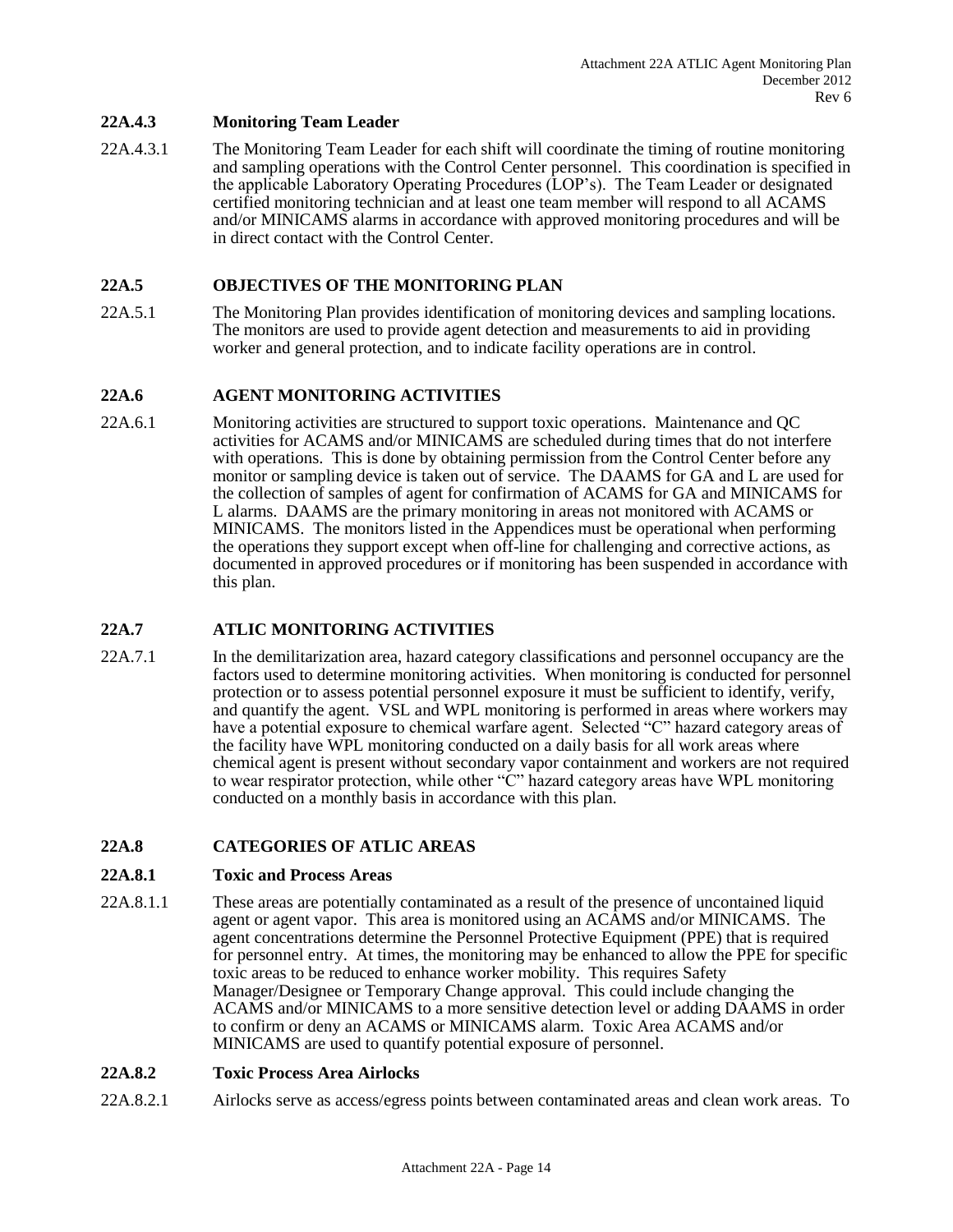limit the transfer of agent from "toxic" areas to "work areas", under normal conditions, items and personnel are cleared through an airlock. Procedures govern egress through airlocks to prevent items or personnel from exiting toxic areas until they have been monitored by an ACAMS and/or MINICAMS. Agent readings must be less than the level set by egress procedures to clear items and personnel from the airlock.

#### **22A.8.3 Outside of Toxic Process Areas**

- 22A.8.3.1 The Processing Bay is an area where agent vapor is not normally expected, but a potential exists for low-level vapor contamination. This area is considered as "under engineering control" and is monitored at the VSL and WPL level daily.
- 22A.8.3.2 The Observation corridor is considered to be "under engineering controls" and is monitored at the VSL daily and at the WPL level at least monthly.

#### **22A.8.4 Work Areas**

22A.8.4.1 At the ATLIC, there are many work areas where toxic operations are not conducted. These areas are not "under engineering control" and have little or no potential for vapor contamination. These areas are not monitored for agent. Examples of work areas include the Generator Room, Central Decon Room, and Acid Feed supply building.

#### **22A.8.5 ATLIC Support Areas**

22A.8.5.1 The Control Center and Entry Support areas require WPL monitoring. This is a safety requirement to verify that workers have not carried contamination into these areas.

#### **22A.9 FILTER MONITORING**

- 22A.9.1 Multiple Bank Carbon Filter units provide negative pressure ventilation for potentially contaminated areas throughout the enclosure. A description of the ATLIC ventilation carbon filters is located in Attachment 5 (Inspection Plan). Filter monitoring is performed at the VSL and WPL levels in order to detect evidence of filter degradation in order to allow changing of the filter media before there is a possibility of an agent leak to the atmosphere.
- 22A.9.1.1 The ATLIC filter stack shall be monitored with ACAMS and/or MINICAMS and DAAMS for any agents being processed in the furnace. Additionally, on the Filter stack, only DAAMS tubes shall be required to monitor for agents from past campaigns, if the contaminated charcoal has been removed after the completion date of the campaign. If the first two filters are not changed out after an agent campaign, then the Filter stack shall be monitored with ACAMS and MINICAMS and DAAMS for agents from these past campaigns. Filter stack DAAMS samples, shall be collected and analyzed every 12 hours. In addition, Filter Stack DAAMS tubes shall be collected and analyzed if an associated ACAMS and/or MINICAMS go into an alarm.
- 22A.9.1.2 The ATLIC filter mid-bed locations shall be monitored continuously with DAAMS for any agents being processed (filter online or offline). Filter mid-bed locations will be monitored using single point sampling. Sample stream switches shall be used to cycle an ACAMS and/or MINICAMS around the three filters at the mid-bed 1 position (between the first and second beds), for any agents being processed (filter online or offline). Locations of the midbed ACAMS and/or MINICAMS and DAAMS tubes are specified in Attachment 22A, Appendix A. DAAMS tubes monitoring the mid-bed shall be analyzed daily and if the midbed or filter stack ACAMS and/or MINICAMS goes into alarm.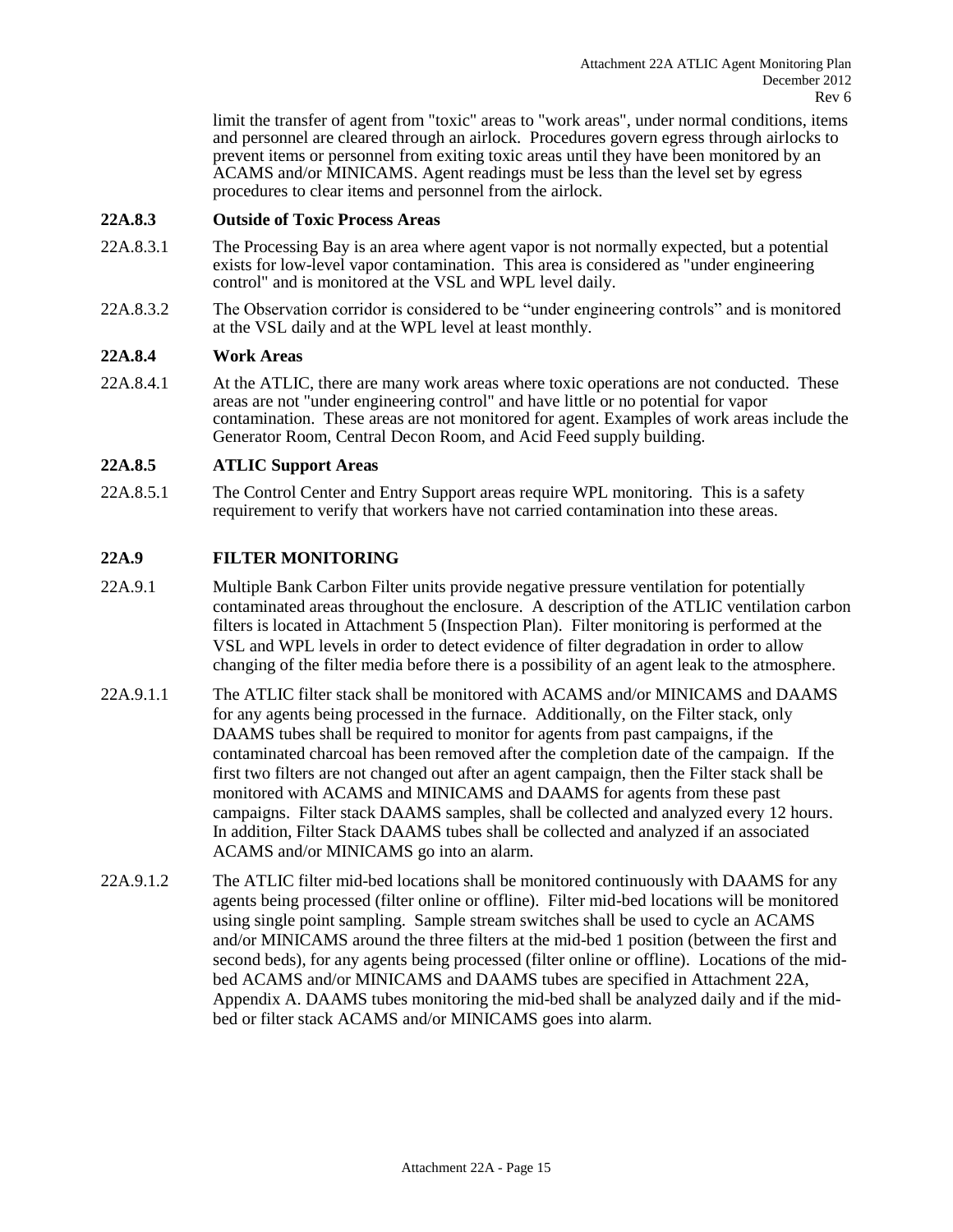#### **22A.10 SAMPLING PARAMETERS**

22A.10.1 The operational control limits for sampling parameters such as sample flow rate and duration of sample time are under configuration control and documented in precision and accuracy studies before "Base Line" monitoring is performed and can only be changed by the Monitoring Manager following approved procedures.

#### **22A.11 DATA HANDLING**

22A.11.1 Monitoring parameters, such as flow rates and sample collection start and end times are recorded and accompany the sample to the laboratory. Comments pertaining to equipment malfunction (such as failure to sequence) are currently recorded in logbooks at each station. Sample problems are also annotated with pertinent information. This information is used to identify the need for corrective action to prevent recurring deficiencies. The corrective action may consist of such things as additional training or changing the types of preventive maintenance for particular types of equipment. All raw data from ACAMS and MINICAMS, including calibrations and challenges, (except as noted in the Table in Appendix A) are gathered on the Facility Control System in the Control Center and maintained in a database. The ACAMS and MINICAMS strip-chart is used to evaluate agent concentration and alarm cycle time.

#### **22A.12 QUALITY CONTROL**

#### **22A.12.1 ATLIC QM (Quality Management) Program**

22A.12.1.1 Confidence in sampling methods that characterize actual ambient concentrations of agent in a given matrix is of utmost importance. An extensive QA Program is required to ensure the quality of monitoring data is adequate for its intended use. TOCDF Laboratory Quality Control Plan (LQCP) will be incorporated for the ATLIC. The TOCDF Laboratory Quality Control Plan (LQCP) and the ATLIC Agent Monitoring Plan (AMP) were prepared in accordance with the requirements of the LMQAP and MCP. The TOCDF LQCP and ATLIC AMP (Attachment 22A) must be at least as stringent as the programmatic guidance.

#### **22A.12.2 Failure To Monitor**

- 22A.12.2.1 All of the monitoring identified in this plan must be operating and in control during processing in a given area or it will be considered a "Missed Monitoring" and will be reported as such. The following are exceptions:
- 22A.12.2.2 During campaign changeover transition periods when monitors are being changed to a new agent campaign.
- 22A.12.2.3 When a Temporary Change has been approved (see Paragraph 22A.16.3).
- 22A.12.2.4 If the ACAMS or MINICAMS is offline for more than one and a half hours, the DAAMS becomes the primary monitor and therefore must be analyzed. exhaust stack.
- 22A.12.2.5 If mitigating measures have been taken to secure an area and processing has ceased, then monitoring at that station will not be considered a "missed monitoring." This does not apply to the exhaust stack.

#### **22A.13 NOTIFICATION PROCEDURES**

22A.13.1 The Facility Control System in the Control Center collects data from each ACAMS and MINICAMS and stores the readings in a temporary computer file. A computer in the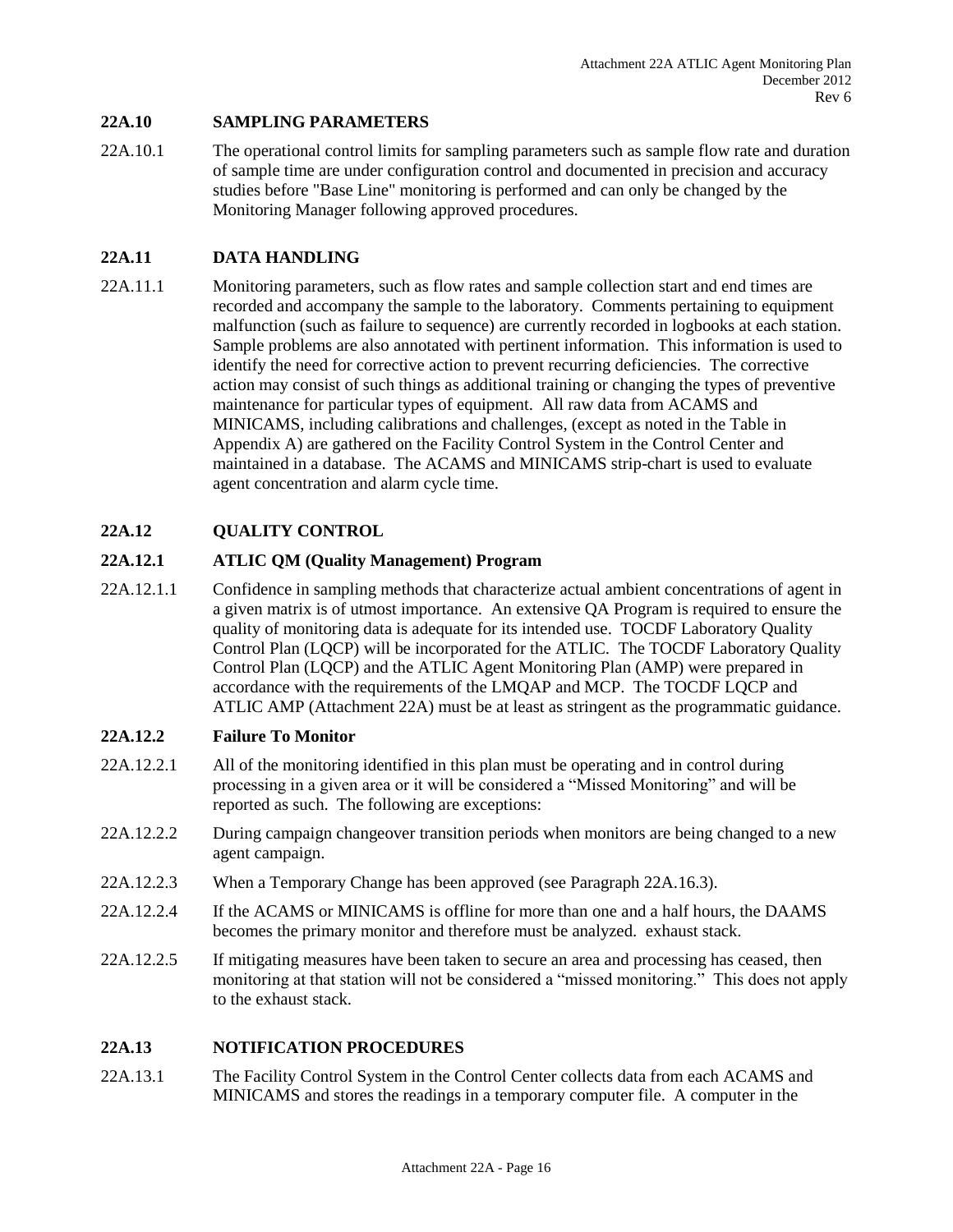Control Center uses this file to access agent readings from each ACAMS and MINICAMS. The ACAMS and MINICAMS shall alarm at each location when detected agent concentrations meet or exceed the alarm set points. ACAMS and MINICAMS that monitor toxic areas under engineering control may not have a local alarm. (See Section 22A.26) This is because the ACAMS and MINICAMS would be constantly in alarm.

- 22A.13.2 In the event of an ACAMS or MINICAMS alarming at or above the alarm level, outside of engineering controls, the Control Center will notify the Monitoring Team Leader or designee. The Team Leader or designated certified monitoring technician along with one other Monitoring person will respond by going to the location of the ACAMS or MINICAMS that is in alarm. Monitoring personnel evaluate alarms by observing the chromatogram and troubleshooting for malfunctions, verifying the alarm level set point, challenging an ACAMS or MINICAMS with an agent standard to ensure that it is operating correctly, and collecting the associated DAAMS tubes for analysis. The Alarm Response Requirements are specified in Section 22A.32. If the alarm is confirmed by DAAMS, appropriate corrective measures are taken as specified in Attachment 3, (LQCP). When it is believed that the area has been decontaminated/cleaned, the area monitor will determine if the corrective measure was adequate. If results are less than the alarm level set point, normal operations may commence.
- 22A.13.3 All ACAMS and/or MINICAMS alarms for GA and L, which have co-located DAAMS, require analysis of the DAAMS tube(s). The analytical results of the DAAMS tubes, pulled due to an ACAMS and/or MINICAMS alarm, shall be reported to the Control Center. The Laboratory will maintain the official record of all DAAMS results.

#### **22A.14 CONTROL LIMITS FOR ACAMS**

22A.14.1 All ACAMS and MINICAMS that monitor the exhaust stack shall be challenged every 4 hours plus or minus 30 minutes in accordance with TE-LOP-524. The ACAMS and MINICAMS challenge results are collected electronically for all ACAMS and MINICAMS connected to Facility Control System. The data for the ACAMS and MINICAMS not connected to the Facility Control System are recorded manually and then archived. These data are used to assess the performance of individual units and the performance of the overall monitoring system. The LQCP details the pass/fail criteria. The performance of the ACAMS or MINICAMS is tracked daily and any ACAMS or MINICAMS that falls into the fail category is corrected or replaced.

#### **22A.15 MONITOR/MONITORING LOCATIONS**

22A.15.1 The monitors within the ATLIC site were placed in locations to maintain minimum distances to the actual sampling point while keeping the equipment out of hazardous areas. For the actual monitoring locations at the ATLIC, see Appendix A and the associated drawings.

#### **22A.16 MONITORING PLAN**

#### **22A.16.1 List of Monitors**

22A.16.1.1 Appendix A outlines the monitoring stations for operations of the ATLIC.

#### **22A.16.2 Limiting Conditions of Operation (LCOs)**

22A.16.2.1 The monitors identified for a given campaign must be operating at all times and are considered to be Limiting Condition of Operation (LCO). In the event that a monitor is not capable of operating, immediate corrective actions will be taken. (See Paragraph 22A.13.3).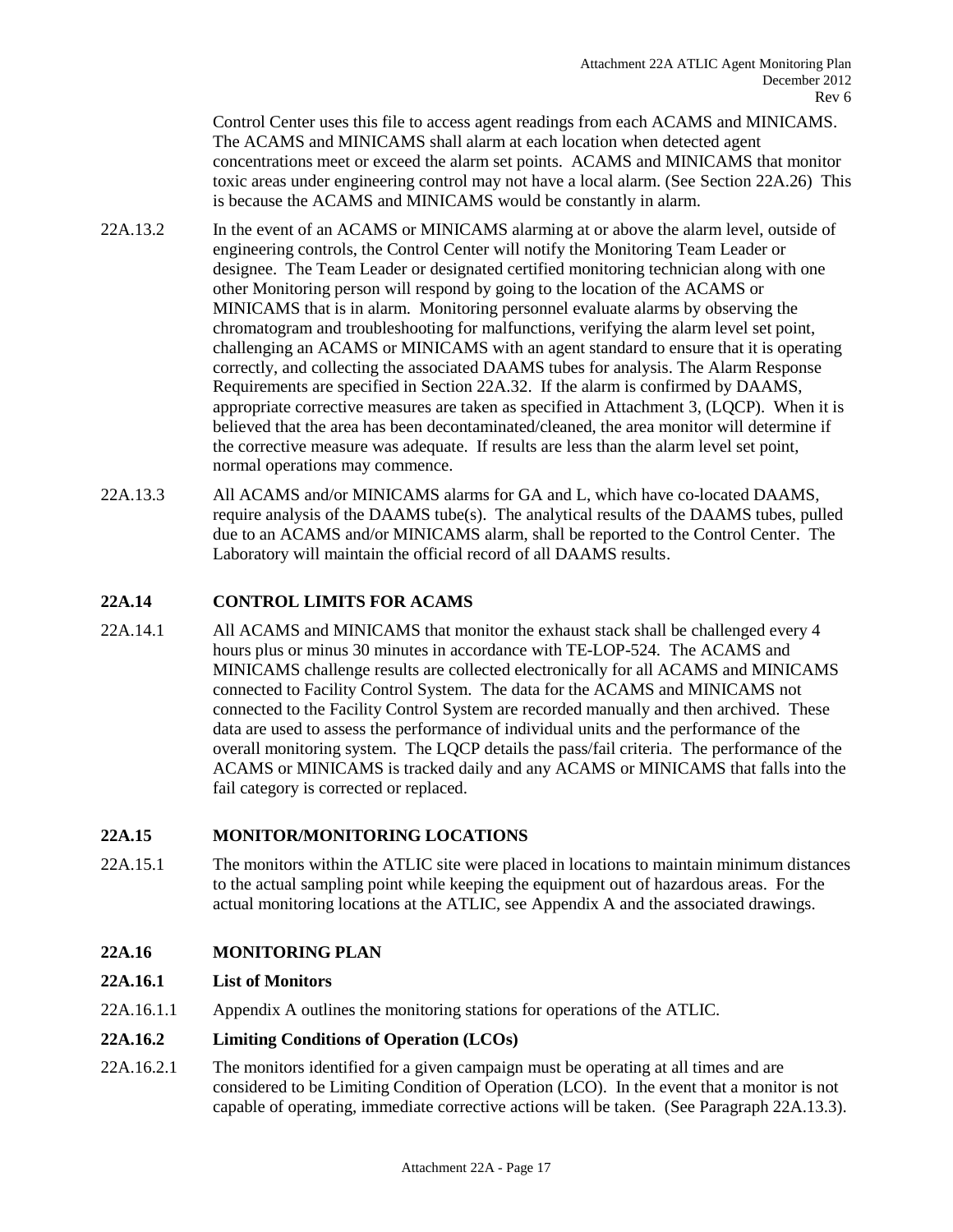#### **22A.16.3 Temporary Changes**

22A.16.3.1 Temporary changes may be made to the requirements of this plan by following the normal procedures, which provide proper approvals and documentation. This will allow for adding to, reducing the number of, or changing the configuration of agent monitors on a temporary basis. The Permittee shall notify the Director of the Division of Solid and Hazardous Waste orally if any reduced monitoring applicable to this Attachment prior to implementation.

#### **22A.16.4 Additional Support**

22A.16.4.1 Occasionally support from DCD, or other TOCDF facilities is required for additional monitoring support. This may include the use of a Real Time Analytical Platform (RTAP) or monitoring trailer for increased monitoring of an area, or for an upset condition.

#### **22A.17 MONITORING STRATEGY**

#### **22A.17.1 Worker Population Limit (WPL) Monitoring**

22A.17.1.1 Worker Population Limit (WPL) monitoring will be performed with DAAMS. The WPL monitoring is conducted daily for all work areas where chemical agent is present without secondary vapor containment and workers are not required to wear respirator protection. Also, the Category C areas where agent is not present are monitored on a monthly basis. WPL monitoring will be required for the first five days of each agent processing.

#### **22A.17.2 Short Term Exposure Limit (STEL) and Vapor Screening Limit (VSL) Monitoring**

- 22A.17.2.1 VSL monitoring will be performed at all workplace locations as specified in Appendix A
- 22A.17.2.2 DAAMS for GA and L will be used to confirm or deny a VSL exceedance. Incoming air will be minimized to prevent dilution of sample when clearing bagged items.
- 22A.17.2.3. STEL and VSL are equivalent in terms of concentration values, but are different in that STEL is based on a 15 minute time-weighted average and that VSL is independent of time.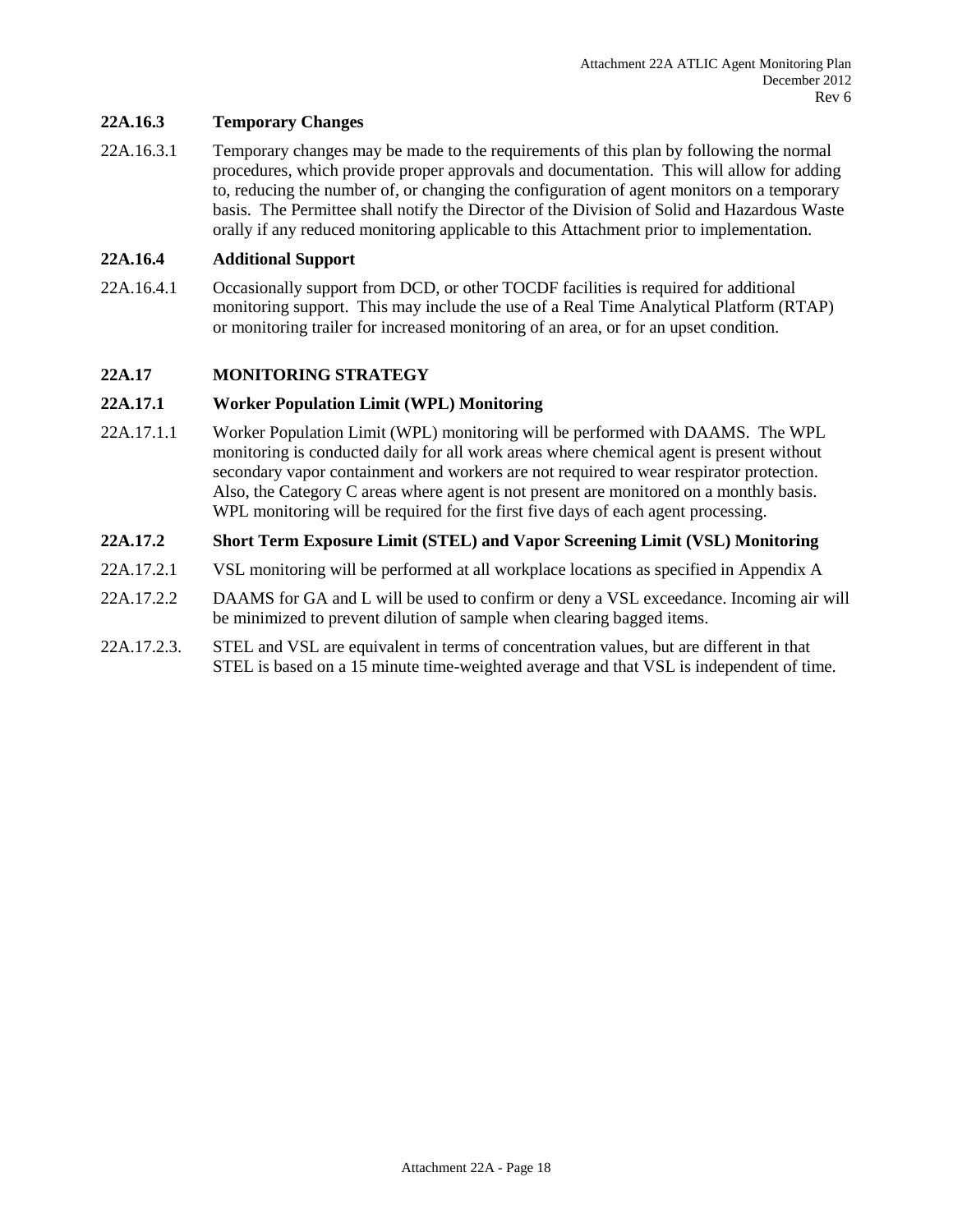|                                                                                                                                                                     | G-agents $mg/m3$ | $L$ mg/m <sup>3</sup> |  |  |  |  |  |  |
|---------------------------------------------------------------------------------------------------------------------------------------------------------------------|------------------|-----------------------|--|--|--|--|--|--|
| <b>STEL</b>                                                                                                                                                         |                  |                       |  |  |  |  |  |  |
| $(15-Minutes)$                                                                                                                                                      | 0.0001           | 0.003                 |  |  |  |  |  |  |
| WPL <sup>1</sup>                                                                                                                                                    | 0.00002          |                       |  |  |  |  |  |  |
| $(12-Hours)$                                                                                                                                                        |                  | 0.003                 |  |  |  |  |  |  |
| <b>WPL</b>                                                                                                                                                          |                  |                       |  |  |  |  |  |  |
| $(8-Hours)$                                                                                                                                                         | 0.00003          | 0.003                 |  |  |  |  |  |  |
| <b>WPL</b>                                                                                                                                                          |                  | 0.003                 |  |  |  |  |  |  |
| $(4-Hours)$                                                                                                                                                         | 0.00006          |                       |  |  |  |  |  |  |
| <b>IDLH</b>                                                                                                                                                         | 0.1              | 0.36                  |  |  |  |  |  |  |
| (30-Minutes)                                                                                                                                                        |                  |                       |  |  |  |  |  |  |
| <b>VSL</b>                                                                                                                                                          | 0.0001           | 0.003                 |  |  |  |  |  |  |
| Notes:                                                                                                                                                              |                  |                       |  |  |  |  |  |  |
| The 12-hour WPL monitoring level will be used for routine historical<br>monitoring and for<br>areas where munitions are stored outside of<br>secondary containment. |                  |                       |  |  |  |  |  |  |

#### **22A.17.4 AEL Levels**

#### **22A.17.5 Monitoring Cessation**

- 22A.17.5.1 Confirmation monitoring may be suspended once agent has been confirmed to be present (NRT-only monitoring will be required to verify effectiveness of corrective actions). Once corrective actions have been resolved, confirmation monitoring shall be re-instituted. Any ACAMS or MINICAMS alarm, without co-located DAAMS for GA and L, is assumed to be agent.
- 22A.17.5.2 Agent specific monitoring may be halted if no corresponding waste is inside the ATLIC boundaries. Once an agent waste enters the ATLIC boundaries, monitoring must be reinstated for that agent in locations specified in Appendix A. This condition does not apply to the Filter stack.

#### **22A.18 MONITORING EQUIPMENT**

The following is a discourse of the types of equipment used for agent monitoring:

#### **22A.18.1 ACAMS**

22A.18.1.1 The ACAMS is a near-real-time monitor system with the ability to detect and report the concentration levels of 'GA' chemical agent in the air at either low levels or high levels depending on its monitoring configuration. The ACAMS is configured for the appropriate detection level and the current agent(s) locations. The ACAMS is equipped with remote, audible, and visible alarm systems. The ACAMS samples air during a preset sample period. Agent present in the sample air stream is collected on a solid sorbent bed during the sample period for gas chromatographic (GC) analysis. The results of the GC analysis of the sampled air are displayed on the front panel of the instrument. A permanent record of the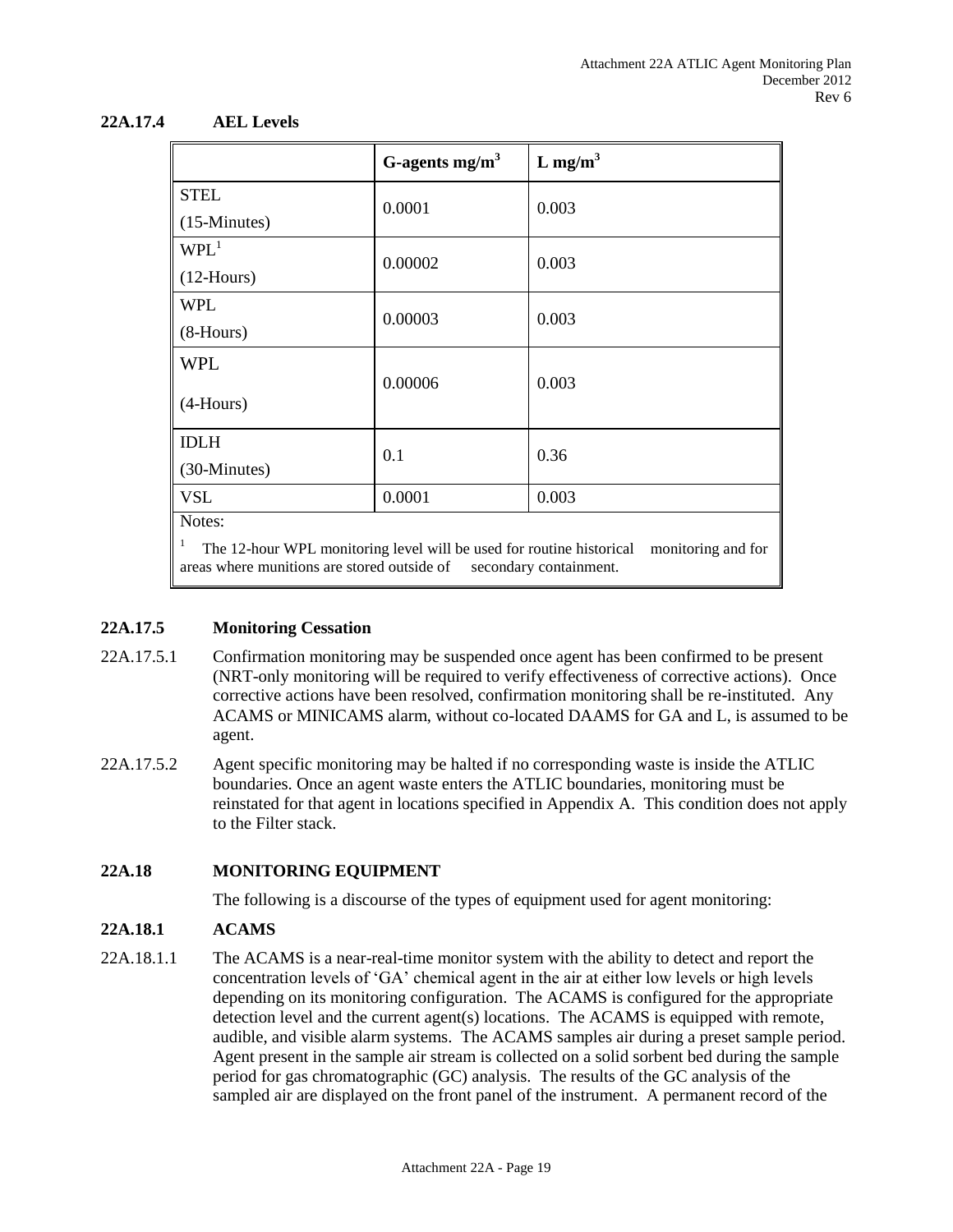chromatogram and the agent concentration is recorded on a strip-chart. The ACAMS produces an audible and visible alarm when the agent concentration level is at or above the preset alarm level. The Facility Control System records the alarm time and agent concentration. The ACAMS are used to detect process upsets and are located in areas where concentrations of agents are of concern or where rapid response is required to allow personnel to work in lower levels of protective dress.

In process areas where high concentrations of agents are possible, a Low-Volume Sampler (LVS) may be utilized. The LVS operates in a process area by drawing air through the LVS, retaining a 1-ml sample. It then sends that 1-ml sample to the ACAMS, which analyzes it and reports the actual agent concentration of the area being sampled. This process is necessary to prevent saturating the ACAMS.

#### **22A.18.2 MINICAMS**

The MINICAMS is a near-real time air monitor system with the ability to detect and report the concentration levels of 'L' chemical agent in the air at either low levels or high levels depending on its monitoring configuration. The MINICAMS is configured for the appropriate detection level at the specified agent(s) sample locations. The MINICAMS is equipped with remote, audible, and visible alarm systems. The MINICAMS samples air during a preset sample period. Agent present in the sample air stream is collected on a solid sorbent bed during the sample period for gas chromatographic (GC) analysis. The results of the GC analysis of the sampled air are displayed on the front panel of the instrument. A permanent record of the chromatogram and the agent concentration is recorded on a stripchart. The MINICAMS produces an audible and visible alarm when the agent concentration level is at or above the preset alarm level. The MINICAMS records the alarm time and agent concentration. The MINICAMS are used to detect process upsets and are located in areas where concentrations of agents are of concern or where rapid response is required to allow personnel to work in lower levels of protective dress.

In process areas where high concentrations of agents are possible, a Low-Volume Sampler (LVS) may be utilized. The LVS operates in a process area by drawing air through the LVS, retaining a 1-ml sample. It then sends that 1-ml sample to the MINICAMS, which analyzes it and reports the actual agent concentration of the area being sampled. This process is necessary to prevent saturating the MINICAMS.

#### **22A.18.3 DAAMS**

- 22A.18.3.1 An additional monitoring system used is the DAAMS. DAAMS involve passing sampled air through a sorbent bed where any agent is being collected. The sample periods are determined by P&A study results and are in the range of three minutes to twelve hours. DAAMS analysis is performed using a Class 1 quantitative method. However, when DAAMS are used in conjunction with an ACAMS for GA and/or MINICAMS for L, the results are used to confirm or refute the presence of agent. If an ACAMS or MINICAMS is not monitoring correctly and has associated DAAMS, the DAAMS tubes become the primary monitor and must be collected and analyzed. DAAMS samples provide independent confirmation of positive ACAMS and/or MINICAMS readings and a historical record of monitoring, in areas not monitored by ACAMS or MINICAMS, at the WPL and GPL locations.
- 22A.18.3.2 DAAMS tubes shall use a labeling system to track the specific station and agent of each tube. All confirmed DAAMS results, greater than the reporting limit (RL), shall be reported to the Control Center immediately. All confirmed sub-RL levels shall be tracked and trended by the laboratory.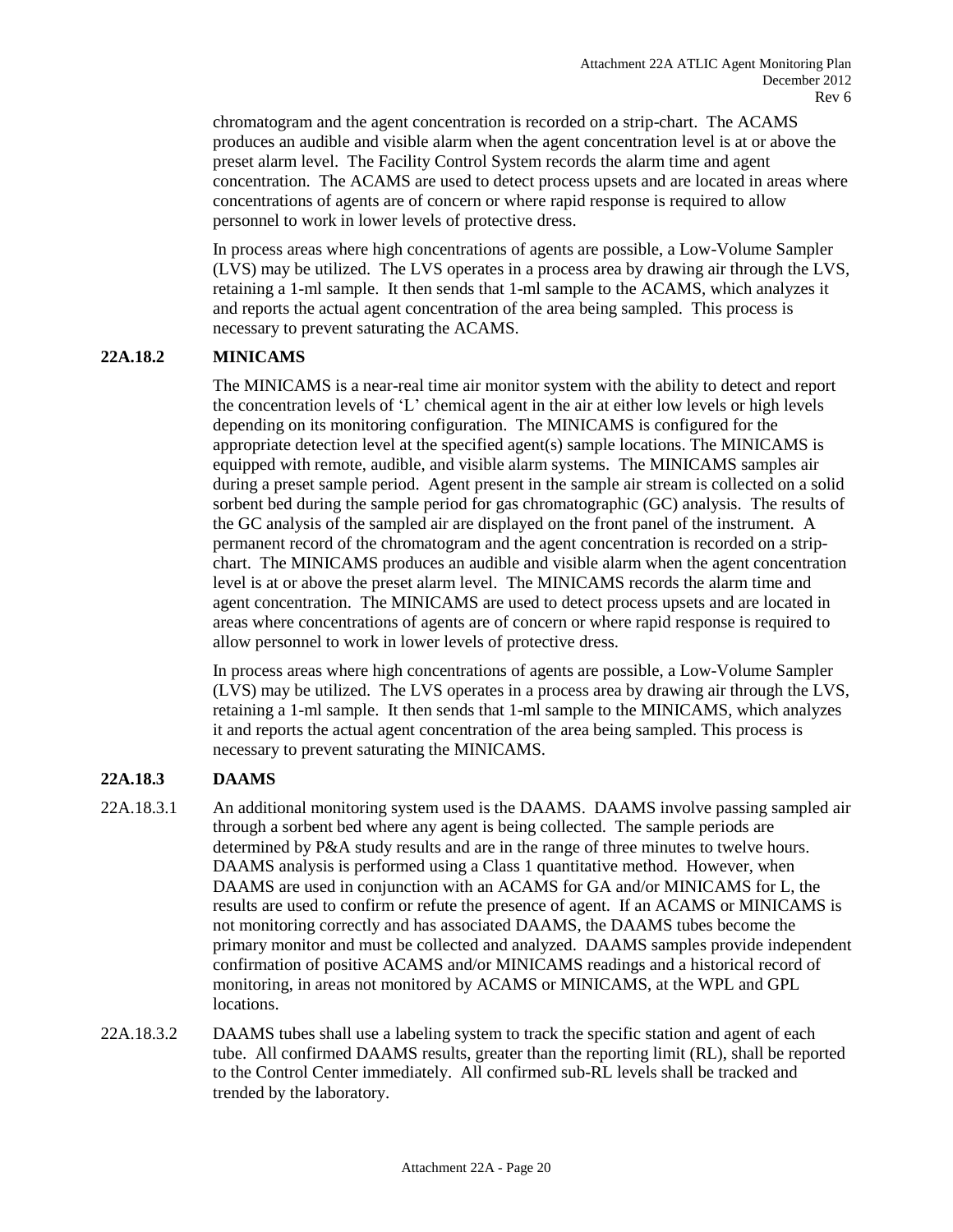#### **22A.18.4 Sample Lines**

- 22A.18.4.1 The agent sampling lines are heated to aid in the transmission of the sample. Appendices C&D show the configuration of the sampling assembly. They consist of Teflon sample lines with self-regulating heat tape. These ACAMS, MINICAMS and DAAMS sample lines shall be challenged at the distal end of the sample line shall be challenged every 30 days  $\pm$  3 days, additionally, for Lewisite sample lines will be challenged two weeks after Lewisite operations have commenced and 30 days thereafter.
- 22A.18.4.2 All sample lines must be challenged and demonstrate transmission efficiency prior to the commencement of operations.
- 22A.18.4.3 Sample lines in toxic areas are challenged during campaign changeover.

#### **22A.18.5 Sample Lines (Suffixed with "S")**

- 22A.18.5.1 Monitoring stations whose station number is suffixed by an "S" (spool) are to be used for special or short term monitoring only. The purpose of the "S" stations is to allow monitoring in specific locations that do not have a regularly assigned ACAMS or MINICAMS. The station equipment consists of a sample line only.
- 22A.18.5.2 When the monitoring is performed, an adjacent ACAMS or MINICAMS will be connected to the "S" sample line. In some cases the lines are arranged on a spool to allow them to be reeled out and moved to the point that needs sampling. The ACAMS and MINICAMS that are used in conjunction with the "S" sample lines have switches that designate the station in use. The purpose of the switch is to identify the correct monitoring location to the Facility Control System. This causes the ACAMS or MINICAMS data to be cataloged to the correct sampling point and therefore provide accurate traceability of monitoring results.
- 22A.18.5.3 During the time the ACAMS or MINICAMS is connected to the spool sample line, the DAAMS that was associated with the original ACAMS or MINICAMS becomes the primary monitor for that location. This means that the DAAMS tubes must be analyzed, rather than serving the function of being confirmation DAAMS that only get analyzed in the event of an ACAMS alarm. Additionally, if the ACAMS and/or MINICAMS alarms while connected to the spool, there are no DAAMS tubes to serve the confirmation function. If there are readings on the ACAMS or MINICAMS while it is in the spool mode, it must be assumed to be agent.

#### **22A.18.6 Silver Fluoride Pads – V to G Pads**

- 22A.18.6.1 Silver fluoride pad assemblies, or V to G pads, are used with GA ACAMS and DAAMS stations when ATLIC is processing GA waste. They are designed to place the silver fluoride pads in the sample stream such that the pads are exposed to the sample stream. Silver Fluoride pads for GA are used to cause a chemical reaction that result in a species with a narrower chromatographic peak. All assemblies will contain at least two silver fluoride pads held in place. Additional pads do not aid or hinder the efficiency. A detailed description of each type is located in TE-LOP-528, V/G Conversion Pad Assembly.
- 22A.18.6.2 The exhaust stack silver fluoride pads shall be replaced every four hours plus or minus 30 minutes. The pads shall be challenged before replacement, so that the pads that have been in service are part of the challenge to ensure adequate transfer. If the pads challenge is outside 75-125% recovery, qualification of data is required.
- 22A.18.6.3 The filter mid-bed and filter vestibule silver fluoride pads must be changed at a minimum of every 28 days.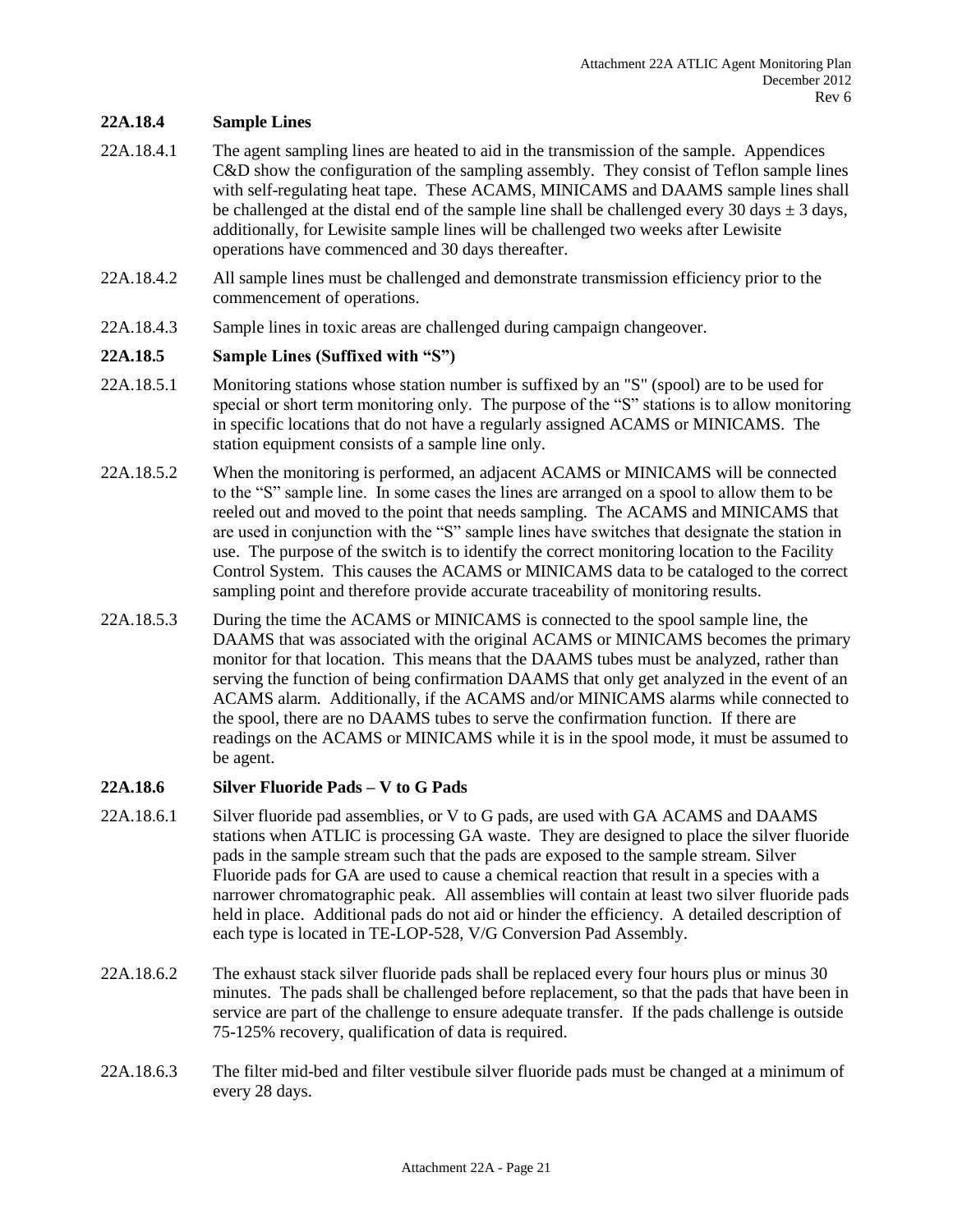22A.18.6.4 In non-toxic areas, silver fluoride pads will be changed daily.

#### **22A.18.7 EDT 1,2-ethanedithiol**

- 22A.18.7.1 EDT gas (a 200 ppm mix of EDT in N2) is used with L MINICAMS stations and will be introduced at the distal end of the L sample lines to react with the L to form an L- derivative that is more volatile and easily transported.
- **22A.19 Reserved**
- **22A.20 Reserved**

#### **22A.21 MONITORING FOR AGENT FROM PAST CAMPAIGNS**

- 22A.21.1 Monitoring in Category A and B areas, for past agent contamination may be discontinued when the airborne agent contamination for that area is less than 1.0 VSL for GA and 0.4 for Lewisite over a 24-hour period, at a minimum temperature of  $70^{\circ}$  F, with the ventilation system operating at the approved flow rates. A confirmed agent reading at or above 1.0 VSL for GA and 0.4 for Lewisite requires that the area must undergo additional decontamination.
- 22A.21.2 Monitoring in Category C areas for past agent campaign contamination may be discontinued when the Category C area has been monitored to less than  $0.50$  WPL  $^{(12\text{-}hour)}$  for GA and  $0.40$ WPL for Lewisite over a 24-hour period, with the adjacent A& B area ventilation systems operating at the approved flow rates at a minimum temperature of 70°F. Monitoring data shall be submitted to the Director of the Division of Solid and Hazardous Waste for approval prior to discontinuation of any agent monitor in a C area.

#### **22A.22 ACAMS and MINICAMS DATA COLLECTION**

22A.22.1 ATLIC ACAMS and MINICAMS are integrated into the Facility Control System. The Facility Control System stores all readings taken by each ACAMS or MINICAMS to a temporary computer file. From this file, a computer is able to compile trends from each ACAMS or MINICAMS for up to 72 hours and, upon demand, display these trends to graphics screens in the Control Center. Various automated reports are used to observe these trends to be used as a management tool to make improvements and determine the level of readiness of the overall ACAMS or MINICAMS system. This temporary file is compressed to an archival file that becomes the permanent record of agent readings. From the archival file, the computer is able to trend each connected ACAMS or MINICAMS for any desired time period. Results of all ACAMS or MINICAMS challenges are electronically recorded and, additionally, they are manually recorded in the ACAMS or MINICAMS logbook (see Section 22A.11.1 for any potential exceptions to manually recorded logbooks) at each instrument. These results provide a basis for statistical analysis to assess performance and for reporting to regulatory agencies. Some areas in the ATLIC as noted in Appendix A do not have Facility Control System, therefore, the ACAMS or MINICAMS chart recorder and instrument log are used to record readings and QC data that are then archived.

#### **22A.23 DAAMS SYSTEM**

22A.23.1 The DAAMS sampling system is capable of collecting agent GA by use of Chromosorb and L with Tenax sorbent beds. The sample is then analyzed using GC/FPD, MSD, LCMS or with LC/ICPMS analysis techniques. The total volume of air sampled is calculated from the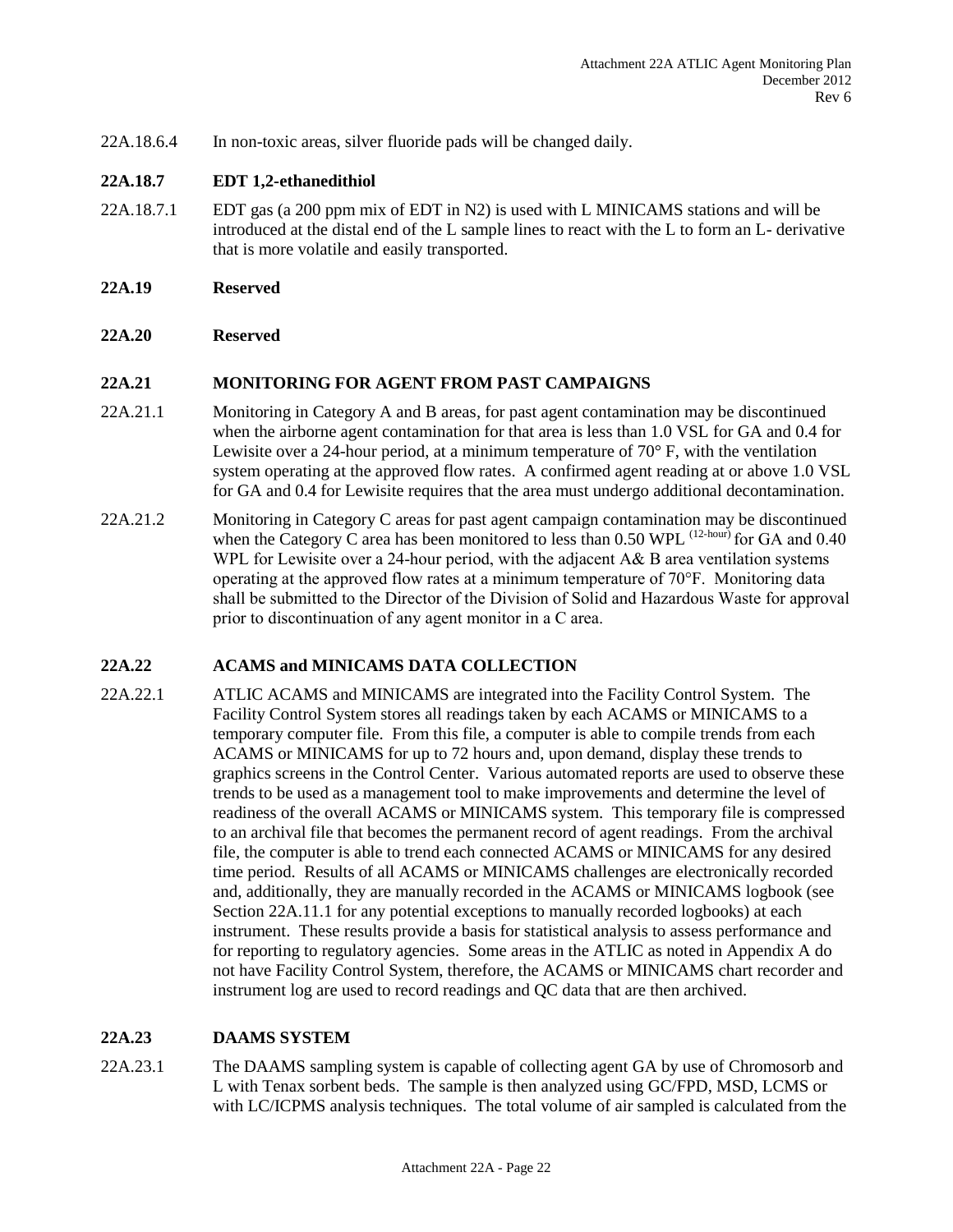sampling time and the sample flow rate. Desorption of the DAAMS tube into a GC/FPD for analysis provides the total mass of agent collected. The average air concentration of agent is then calculated from this data. By increasing the sample time or flow rate, the average concentration sensitivity can be increased. DAAMS stations shall report agent concentration at or above their calculated reporting limit for the agent of interest. The lowest calibration standard used for analysis must be at or below the reporting limit.

#### **22A.24 BACKUP EQUIPMENT**

22A.24.1 The function of the ACAMS or MINICAMS is to rapidly detect agent. Should a needed instrument fail, the first response is to troubleshoot and repair it in place. Should the estimated repair time be excessive (as determined by the Control Center) the ACAMS or MINICAMS will be replaced with an ACAMS or MINICAMS from the contingency stock.

#### **22A.25 MAINTENANCE**

22A.25.1 The Monitoring Technicians and Instrument Technicians have completed mandatory ACAMS and MINICAMS training at the Chemical Demilitarization Training Facility (CDTF) or TOCDF and are qualified to maintain and operate ACAMS and MINICAMS. The manufacturers' manuals and LOPs provide necessary guidance.

#### **22A.26 START UP OF MONITORING**

22A.26.1 Agent monitoring in the ATLIC will be initiated in each area as needed. A Monitoring Plan for each campaign must have approval from the CMA Site Project Manager or Designee. The monitoring identified in the "campaign specific" plan will be started in sufficient time to allow baseline data collection. The operational readiness review (ORR) for the campaign shall include review of the plan and the baseline data. The information in this plan is the basis for all campaign specific plans.

#### **22A.27 ACAMS and MINICAMS ALARM HORN**

22A.27.1 There are cases where ACAMS or MINICAMS have an alarm in the Control Center but there is no local alarm. This is a safety measure. There are areas that have frequent alarms but it does not mean that the workers in the area must mask. It is important that the workers do not become accustomed to ignoring ACAMS and MINICAMS alarms. Some examples are: Toxic Area ACAMS and MINICAMS and airlock ACAMS and MINICAMS. In all of these cases an alarm does not indicate that the people in the location of the ACAMS or MINICAMS need to mask. ACAMS and MINICAMS that have the horn disconnected must have a sign at the ACAMS or MINICAMS indicating such.

#### **22A.28 ACAMS and MINICAMS ALARM LEVEL**

22A.28.1 The set point for the ACAMS and MINICAMS agent alarms is specified in the monitoring station tables (Attachment A). Due to the design characteristics of the ACAMS or MINICAMS and the software that operates the alarm, there may be slight variations in the actual alarm level for each ACAMS and MINICAMS.

#### **22A.29 PORTABLE ACAMS, MINICAMS and DAAMS MONITORING TRAILERS**

22A.29.1 There are a minimum of two Portable Monitoring Trailers housing ACAMS and/or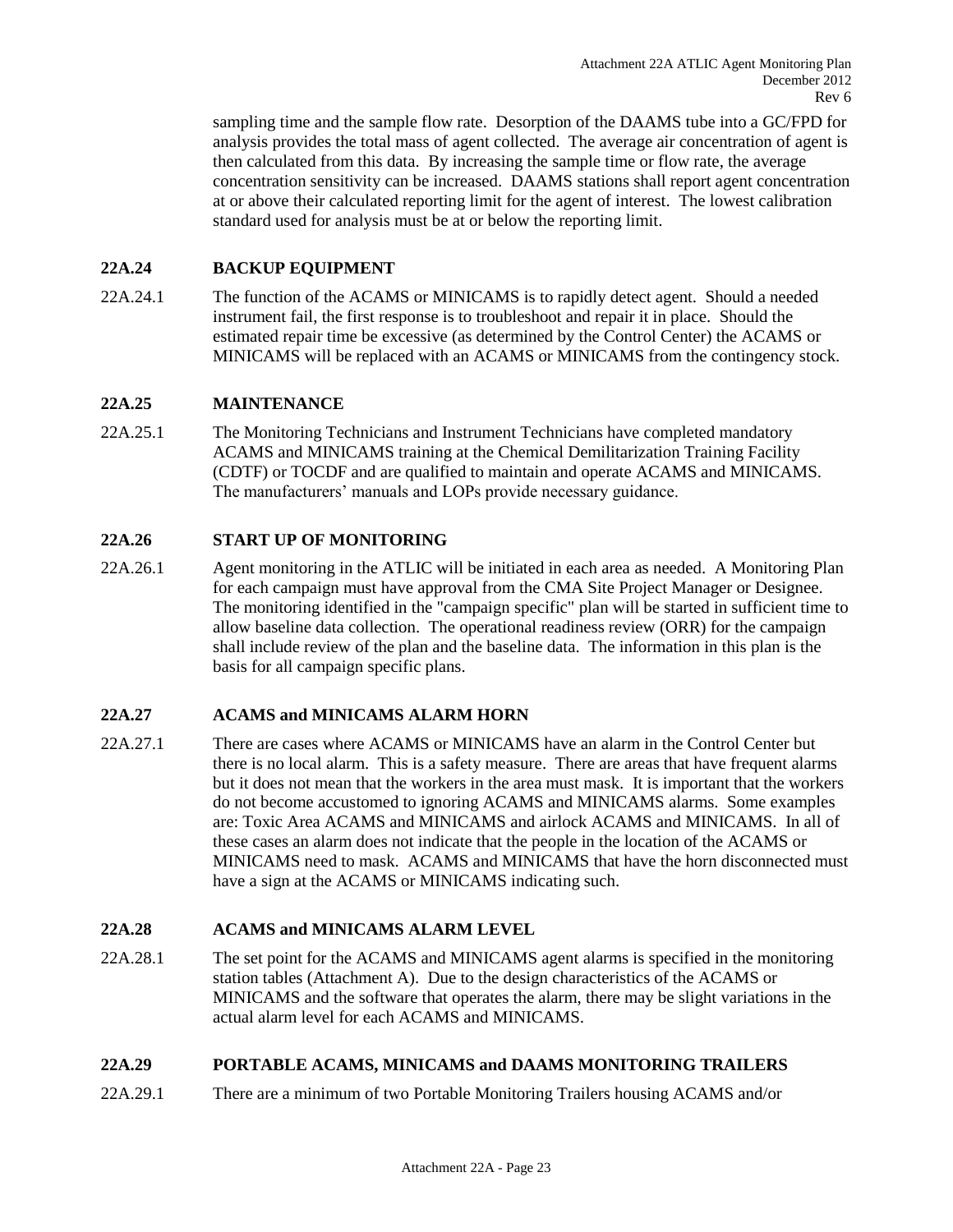MINICAMS and DAAMS at TOCDF. They are for special short-term monitoring to support short-term activities.

### **22A.30 CARBON FILTERS ON ACAMS and MINICAMS**

22A.30.1 In special circumstances, an ACAMS or MINICAMS purpose is not to provide monitoring on a continuous basis but for a specific need such as for monitoring charcoal change-out at the Filter Farm. When these types of ACAMS or MINICAMS are operating but not sampling the area for which they are intended, a charcoal filter may be installed at the ACAMS or MINICAMS.

#### **22A.31 FUGITIVE EMISSIONS MONITORING**

22A.31.1 If a leak is discovered in any equipment in an agent processing area at the ATLIC, that leak shall be monitored for agent using an ACAMS or MINICAMS. The method used for this monitoring will be a modified Method 21 from 40 CFR, Part 60 using an ACAMS or MINICAMS for agent.

| <b>Method Requirements</b>                                                                                                                                                                                              | <b>ATLIC Facility Capabilities</b>                                                                                                               | Mitigation/<br><b>Justification</b> |
|-------------------------------------------------------------------------------------------------------------------------------------------------------------------------------------------------------------------------|--------------------------------------------------------------------------------------------------------------------------------------------------|-------------------------------------|
| A portable or area instrument will be used to<br>monitor leaks for Volatile Organic<br>Compounds (VOCs)                                                                                                                 | The area ACAMS or MINICAMS<br>will be used or a portable monitor<br>that is configured for the specific<br>VOC (agent).                          | N/A                                 |
| The VOC instrument detector shall respond<br>to the compounds being processed, and both<br>the linear response range and measurable<br>range of the instrument shall encompass the<br>leak concentration.               | The ACAMS and MINICAMS<br>meet this criterion, their being<br>calibrated with the compound of<br>interest.                                       | N/A                                 |
| The scale of the instrument meter shall be<br>readable to $+/- 2.5\%$ of the specified leak<br>definition concentration when performing a<br>no detectable emission survey.                                             | The ACAMS and MINICAMS<br>meter readout is digital, so the<br>concentration is displayed with<br>easy to read numbers.                           | N/A                                 |
| The instrument shall be equipped with an<br>electrically driven pump to insure that a<br>sample is provided to the detector at a<br>constant flow rate. The rate will be 0.10 to<br>3.0 LPM, measured at the probe tip. | The ACAMS and MINICAMS<br>comply with this requirement,<br>with a normal flow rate of 0.40 to<br>1.0LPM.                                         | N/A                                 |
| The instruments shall be intrinsically safe, as<br>defined by U.S.A. standards for use in any<br>explosive atmospheres that may be<br>encountered in its use.                                                           | The ACAMS and MINICAMS<br>sample line meets this<br>requirement since the ACAMS<br>and MINICAMS unit is not inside<br>the explosive environment. | N/A                                 |
| The instrument shall be equipped with a<br>probe or probe extension for sampling not to<br>exceed 1/4 inch outside diameter, with a single<br>opening for admission of a sample.                                        | The ACAMS and MINICAMS<br>meets this requirement 1/4 inch<br>outside diameter is the standard<br>for ACAMS sample lines and                      | N/A                                 |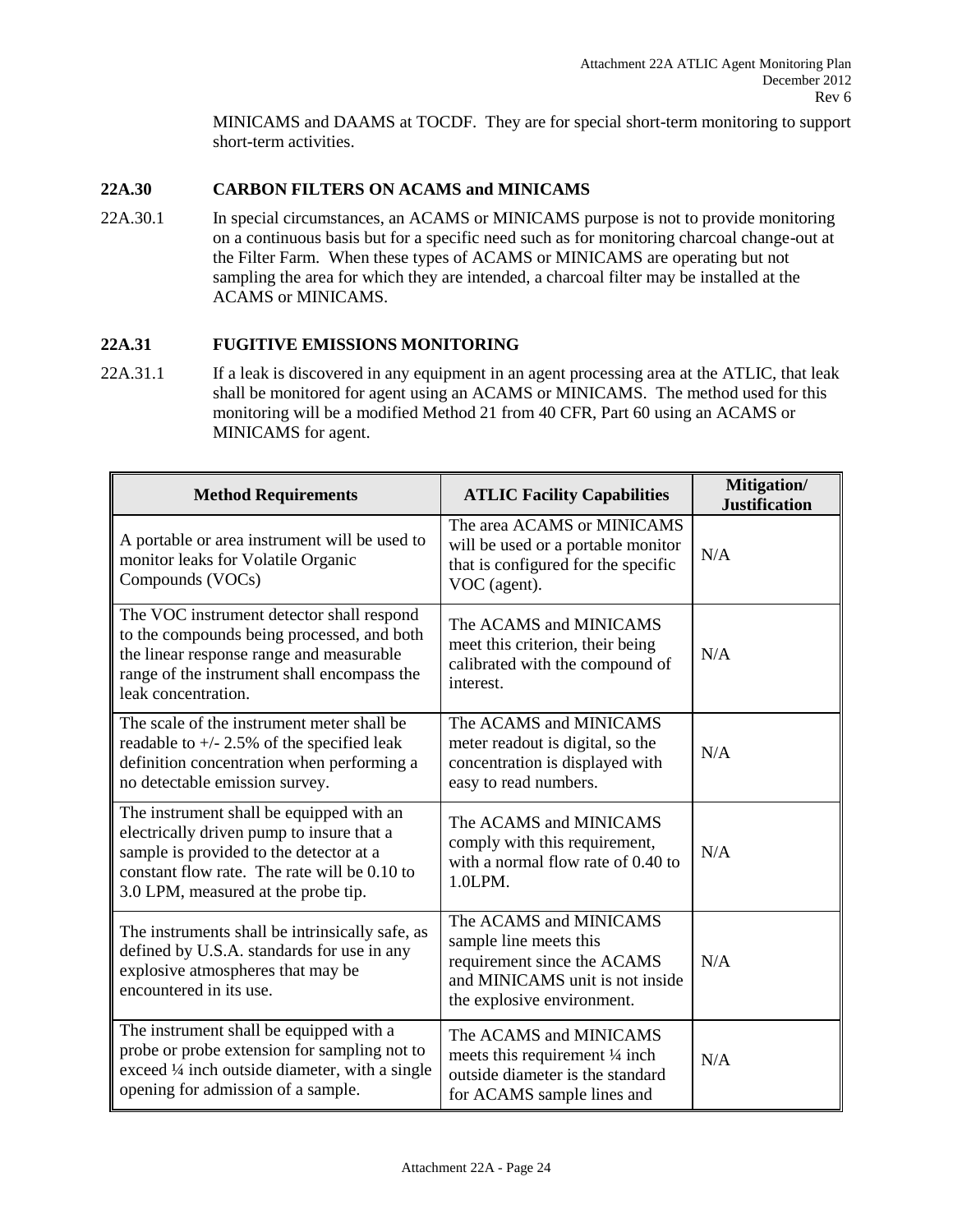| <b>Method Requirements</b>                                                                                                                                                                                                                                                                          | <b>ATLIC Facility Capabilities</b>                                                                                                                                                                                         | Mitigation/<br><b>Justification</b>                                                                                                                                                                                                                                                                                 |  |  |
|-----------------------------------------------------------------------------------------------------------------------------------------------------------------------------------------------------------------------------------------------------------------------------------------------------|----------------------------------------------------------------------------------------------------------------------------------------------------------------------------------------------------------------------------|---------------------------------------------------------------------------------------------------------------------------------------------------------------------------------------------------------------------------------------------------------------------------------------------------------------------|--|--|
|                                                                                                                                                                                                                                                                                                     | probes.                                                                                                                                                                                                                    |                                                                                                                                                                                                                                                                                                                     |  |  |
| The instrument response factors for the VOC<br>to be measured shall be less than 10. The<br>response factor is the ratio of the known<br>concentration of a VOC compound to the<br>observed meter reading when measured<br>using an instrument calibrated with the<br>specified reference compound. | The ACAMS and MINICAMS<br>meet this criterion.                                                                                                                                                                             | N/A                                                                                                                                                                                                                                                                                                                 |  |  |
| The instrument response time shall be equal<br>to or less than 30 seconds, with all sampling<br>equipment connected and operating.                                                                                                                                                                  | The ACAMS and MINICAMS do<br>not meet this criterion. But, this<br>is a special application and has<br>been approved                                                                                                       | The ACAMS and<br><b>MINICAMS</b> are<br>the best available<br>technology for<br>agent sampling.<br>Since the ACAMS<br>and MINICAMS<br>must collect a<br>sample before<br>analysis, the 5-15<br>minute response<br>time is as fast as<br>the analysis can be<br>run, while still<br>maintaining<br>accurate results. |  |  |
| The calibration precision must be equal to or<br>less than 10 percent of the calibration gas<br>value.                                                                                                                                                                                              | The ACAMS and MINICAMS<br>meet this criterion, except that the<br>ACAMS and MINICAMS uses a<br>liquid calibration standard. By<br>TOCDF procedure the calibration<br>challenge must be $+/- 10 \%$ of the<br>target value. | N/A                                                                                                                                                                                                                                                                                                                 |  |  |

### **NOTE**

**The challenge, calibration and operation of the ACAMS or MINICAMS will comply with Laboratory Operating Procedure (LOP) 524 in Attachment 3 (Sampling and Analytical Procedures) and this Attachment.**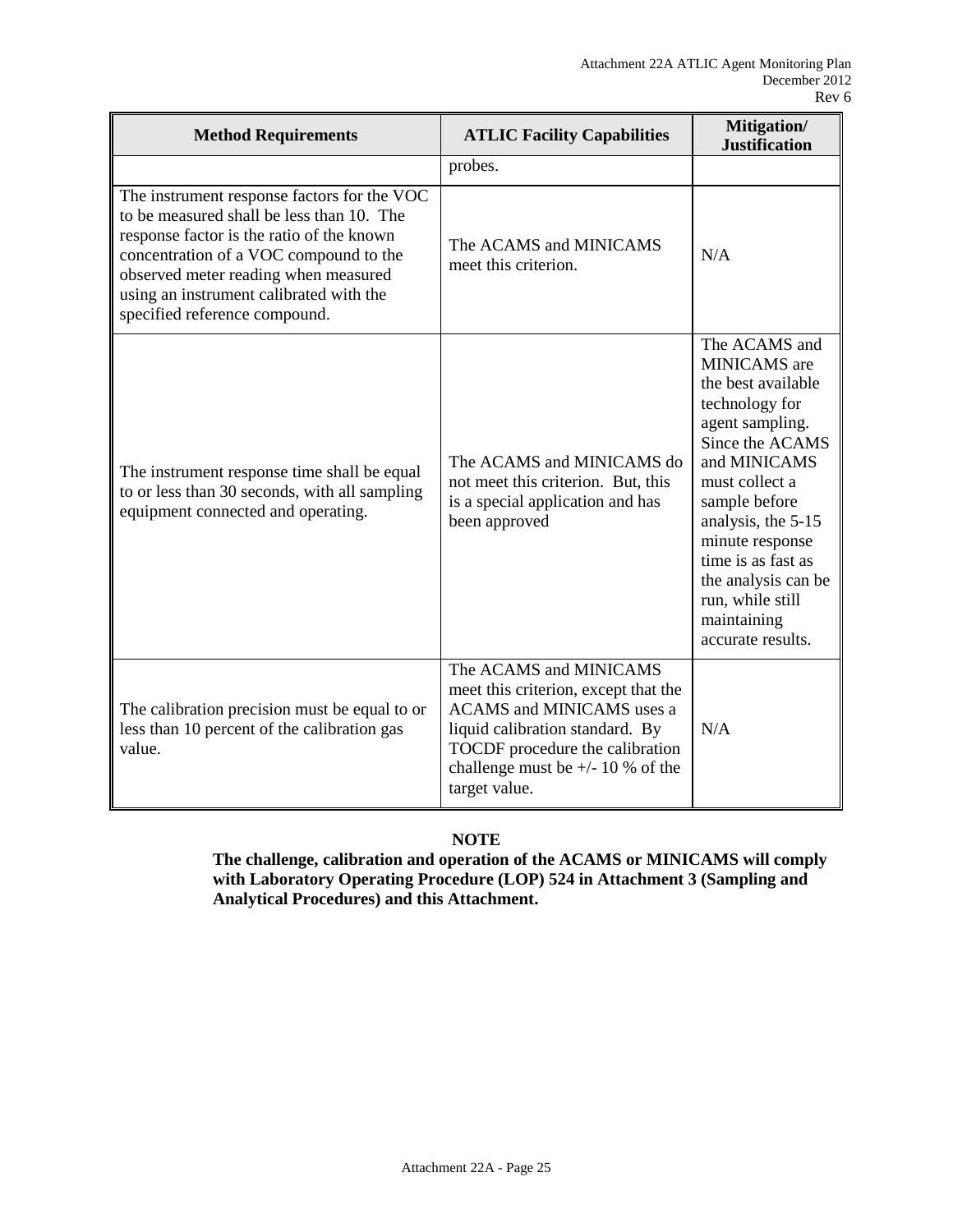## **APPENDIX A**

## **ATLIC AGENT MONITORING PLAN DETAIL**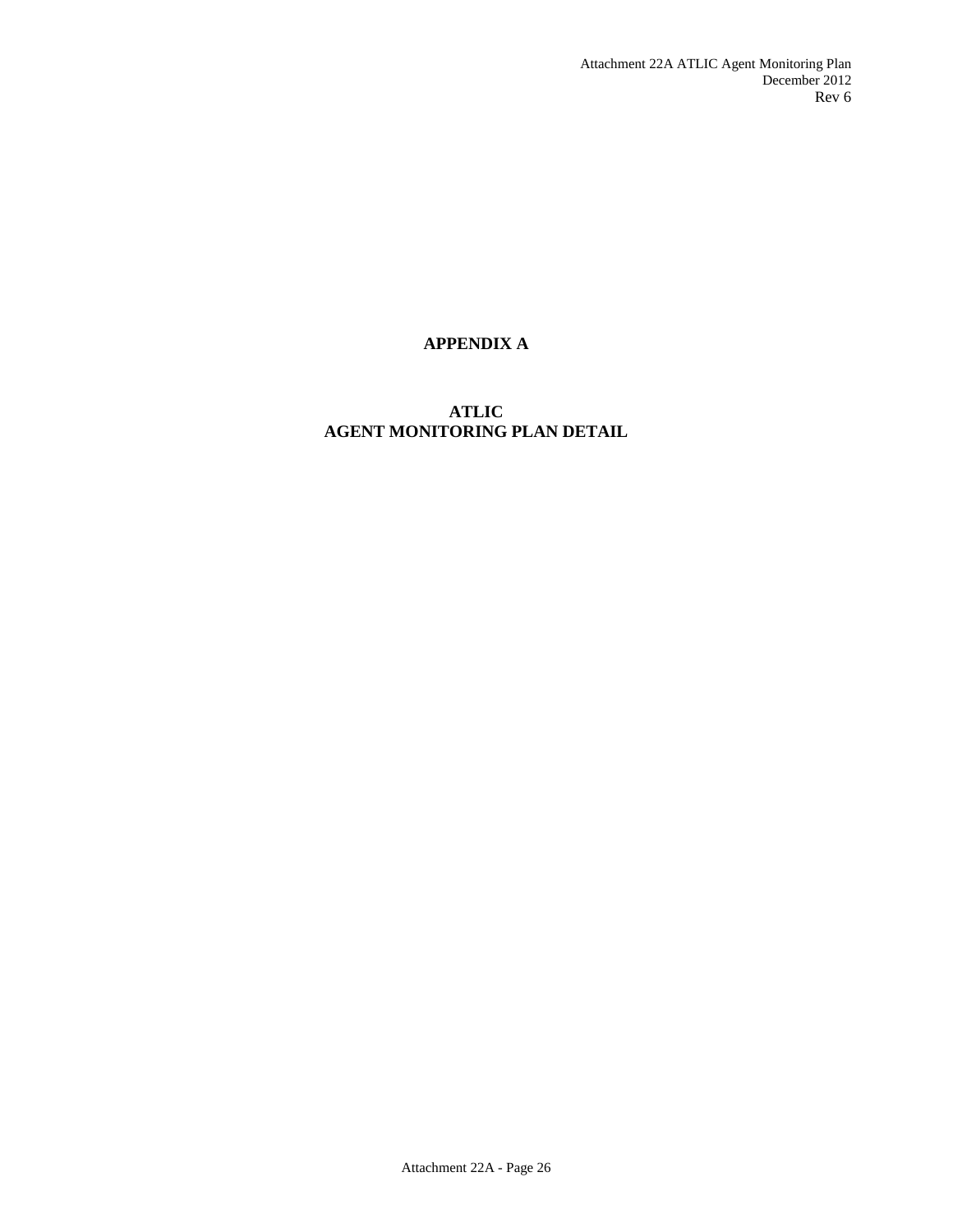#### **AGENT MONITORING PLAN**

#### **Explanation of Column Titles**

#### **Station Number**

The station number was assigned by Monitoring in accordance with the Monitoring Station Numbering Sheet. This is the number used by the Facility Control System. The numbers are specific to the geographic location being monitored. This number cannot be reassigned to any other location due to the restraints caused by the 40-year record-keeping requirement. When an S suffixes a station number, it indicates that the sample line is movable to various sample points. The S indicates spool. A K suffix to a station number indicates that the station monitors for GA, when a station is suffixed with an L, it indicates the station monitors for Lewisite.

#### **ACAMS/MINICAMS/DAAMS Tag Number**

This number identifies the tag number for the ACAMS, MINICAMS or DAAMS specific to that station number. If an ACAMS, MINICAMS or DAAMS is removed for repair and a new ACAMS, MINICAMS or DAAMS is installed at that station, the tag number will stay with the new ACAMS, MINICAMS or DAAMS. This is to prevent the need to update the Monitoring Plan each time maintenance is required. Temporary DAAMS are installed with an assigned sample number instead of a tag number. Monitoring will track the ACAMS, MINICAMS or DAAMS being repaired using the unit's serial number.

#### **Unit Location**

This designates the detector's physical location by room, floor plan number, and the drawing number (from the attached Monitoring Plan drawings).

#### **Area Monitored**

This designates the geographic location being monitored by room and floor plan number.

#### **Power Type**

UPS - Battery backup used on ACAMS and MINICAMS. DAAMS using the same station number will be connected to UPS.

Essential Power - Commercial power backed up by an emergency generator. All heat trace will use the essential power.

Secondary Power (Distribution) System (SPS) – The secondary power system refers to the standard power supply. Items such as cabinet and pump ventilation fans are connected to the SPS.

#### **Sample Point Hazard Category**

A through E, with "A" being a room where liquid agent is likely to be present to "E" where no agent will be found**.** See Terminology Section for complete definition.

#### **Monitoring Level**

Indicates the purpose of the ACAMS, MINICAMS or DAAMS stations and corresponding monitoring level or sensitivity of the monitor. If VSL is listed, the purpose of the ACAMS or MINICAMS is to monitor equipment/waste/personnel contamination levels. When ECL is listed, the location is being monitored at a more sensitive level than required by CMA direction. In other words, if ECL/VSL is listed, the monitors are in the VSL mode but are more sensitive than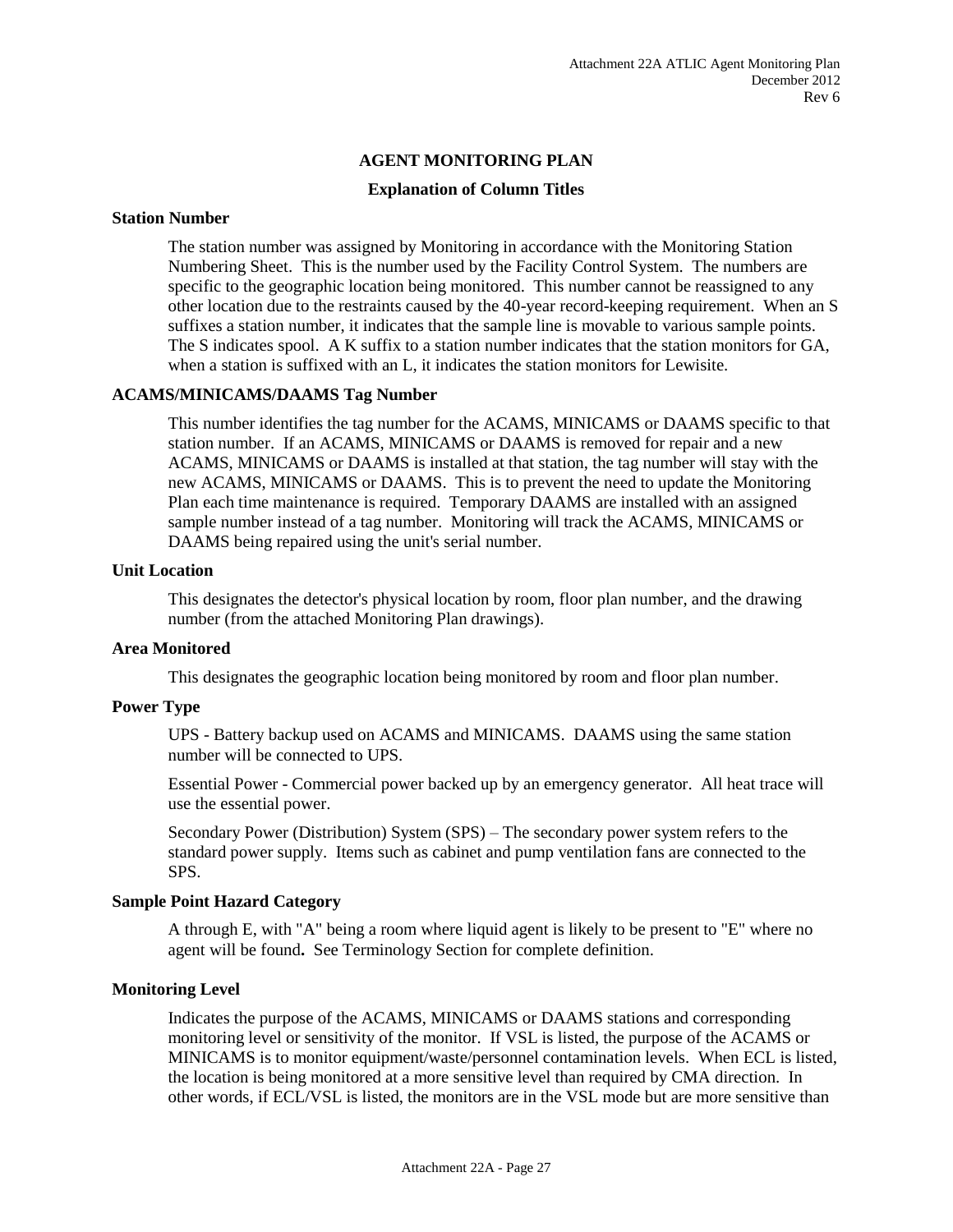required by the Programmatic Monitoring Concept Plan for that monitoring location. The agent concentrations for each monitoring level are specified in Attachment 22A, Appendix A.

#### **Alarm Level**

The alarm level at the ACAMS or MINICAMS station is the same as it is in the Control Center. The alarm level shown is in terms of the monitoring level shown in the previous column. The alarm levels are set below threshold levels to allow action to be taken to avoid exceeding threshold levels. The alarm level starts a specific course of actions. The specific requirements are identified in Section 22A.32 (Alarm Response Requirements). An alarm located in toxic areas, filter mid-beds, or other closed containers do not require the contingency procedures to be implemented.

#### **Sample Line Length**

Lengths of the sample lines are listed with an accuracy of  $\pm 20\%$ .

#### **DAAMS Mode**

The mode is an indication of the purpose of the DAAMS. Examples are:

ACAMS Confirmation: The DAAMS is used to confirm an ACAMS reading in the event of an agent alarm. Additionally the station with a monitoring level of VSL/WPL will have the DAAMS tubes analyzed at the WPL at least monthly to provide evidence that there isn't an agent concentration in the area below the detectible range of the ACAMS.

Historical: Historical monitoring is performed to measure very low concentrations of airborne analytes, where contamination is unlikely or workers are operating without personal protective equipment (PPE). Sampling is accomplished by the collection of an air sample over an extended period of time (usually the duration of a workday) and subsequent analysis is conducted offline at the laboratory. Historical monitoring is designed to trigger activities to investigate the source of contamination that may be found below the alarm level of the Near Real Time (NRT) monitor.

Primary DAAMS: In this case the DAAMS is the only agent monitor.

#### **Comments**

Additional information as needed.

The table that follows provides monitoring details sorted by Station Number (Table 1).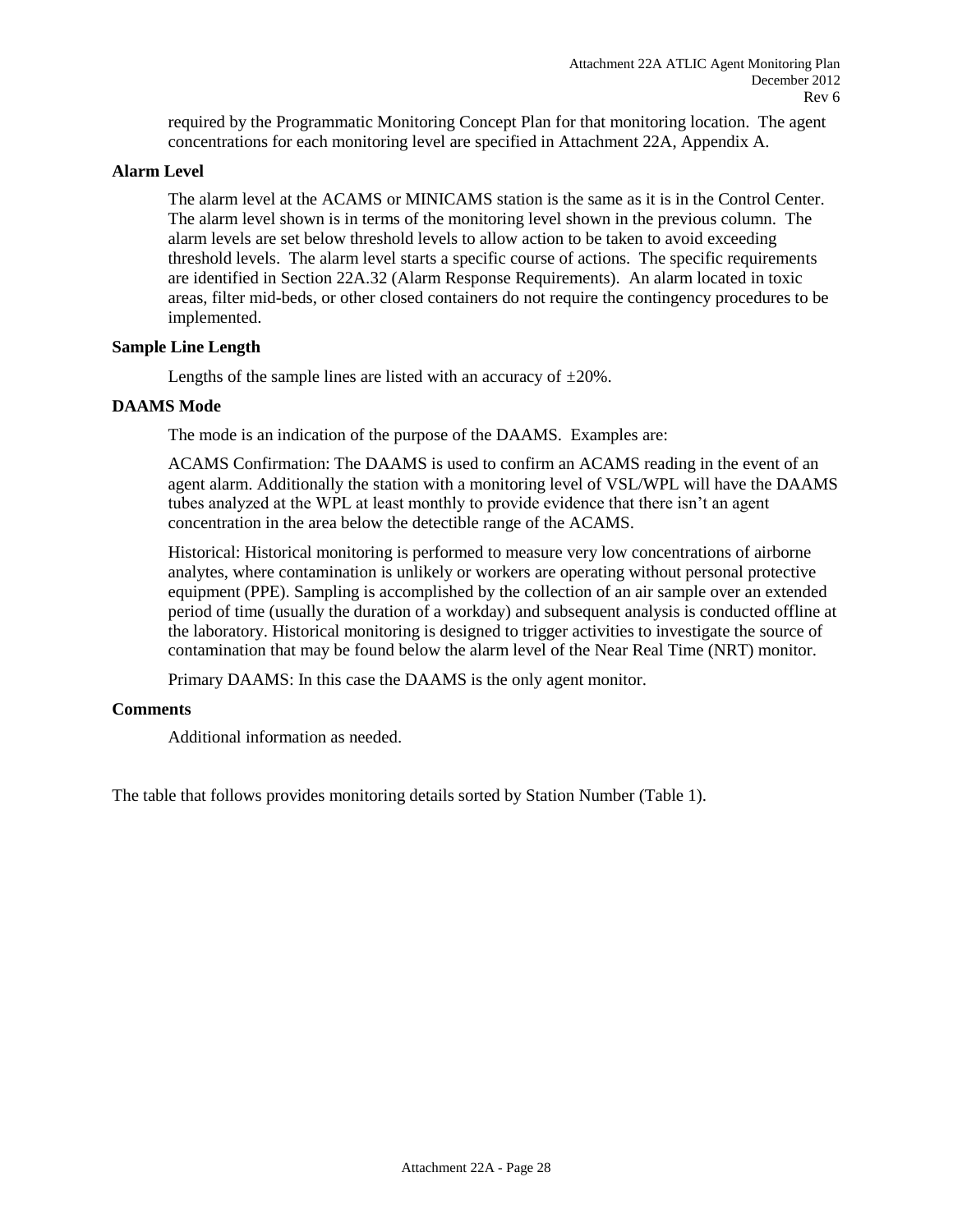| <b>STA</b><br># | <b>ACAMS</b><br>/MINIC<br><b>AMS</b><br>TAG# | <b>DAAMS</b><br>TAG# | <b>UNIT LOC</b><br><b>FLOOR PLAN#</b><br><b>DRAWING#</b>           | <b>AREA</b><br><b>MONITORED</b><br><b>FLOOR PLAN#</b> | <b>POWER</b><br><b>TYPE</b><br><b>SPS/UPS</b> | <b>SAMPLE</b><br><b>POINT</b><br><b>HAZ</b><br><b>CAT</b> | <b>MONITORING</b><br><b>LEVEL</b> | <b>ALARM</b><br><b>LEVEL</b><br>$\mathbf{z}$ | <b>SAMPLE</b><br><b>LINE</b><br><b>LENGTH</b><br>$\pm 20\%$ | <b>DAAMS</b><br><b>MODE</b> | <b>COMMENT</b>    |
|-----------------|----------------------------------------------|----------------------|--------------------------------------------------------------------|-------------------------------------------------------|-----------------------------------------------|-----------------------------------------------------------|-----------------------------------|----------------------------------------------|-------------------------------------------------------------|-----------------------------|-------------------|
| <b>TEN 721K</b> | 527                                          | N/A                  | <b>TOX Monitoring</b><br>Room<br>EG-22A-G-1000-S4<br><b>RM</b> 110 | Entry A/L A<br><b>RM 107</b>                          | <b>UPS</b>                                    | A                                                         | <b>VSL/ECL</b>                    | NA                                           | 91                                                          | N/A                         | NOTE 8            |
| <b>TEN 721L</b> | 129                                          | N/A                  | <b>TOX Monitoring</b><br>Room<br>EG-22A-G-1000-S4<br><b>RM</b> 110 | Entry A/L A<br><b>RM</b> 107                          | <b>UPS</b>                                    | A                                                         | <b>VSL/ECL</b>                    | NA                                           | 91                                                          | N/A                         | NOTE 8            |
| <b>TEN 722K</b> | 525                                          | N/A                  | <b>TOX</b> Monitoring<br>Room<br>EG-22A-G-1000-S4<br><b>RM</b> 110 | Entry A/L B<br><b>RM 105</b>                          | <b>UPS</b>                                    | $\, {\bf B}$                                              | <b>VSL</b>                        | 0.5                                          | 100                                                         | N/A                         |                   |
| <b>TEN 722L</b> | 128                                          | N/A                  | <b>TOX Monitoring</b><br>Room<br>EG-22A-G-1000-S4<br><b>RM</b> 110 | Entry A/L B<br><b>RM 105</b>                          | <b>UPS</b>                                    | B                                                         | <b>VSL</b>                        | 0.4                                          | 100                                                         | N/A                         |                   |
| <b>TEN 727K</b> | 533                                          | N/A                  | <b>TOX</b> Monitoring<br>Room<br>EG-22A-G-1000-S4<br><b>RM</b> 110 | <b>TOX</b><br><b>RM</b> 106                           | <b>UPS</b>                                    | $\mathbf{A}$                                              | <b>VSL/ECL/IDLH</b>               | NA                                           | 98                                                          | N/A                         | NOTE 8            |
| <b>TEN 727L</b> | 134                                          | N/A                  | <b>TOX</b> Monitoring<br>Room<br>EG-22A-G-1000-S4<br><b>RM</b> 110 | <b>TOX</b><br><b>RM 106</b>                           | <b>UPS</b>                                    | $\mathbf{A}$                                              | <b>VSL/ECL/IDLH</b>               | NA                                           | 98                                                          | N/A                         | NOTE 8            |
| <b>TEN 728K</b> | 537                                          | N/A                  | <b>TOX Monitoring</b><br>Room<br>EG-22A-G-1000-S4<br><b>RM</b> 110 | <b>LIC</b><br><b>RM 109</b>                           | <b>UPS</b>                                    | A/B                                                       | <b>VSL/ECL/IDLH</b>               | NA                                           | 90                                                          | N/A                         | NOTE <sub>8</sub> |
| TEN 728L        | 137                                          | N/A                  | <b>TOX</b> Monitoring<br>Room<br>EG-22A-G-1000-S4<br><b>RM 110</b> | LIC<br><b>RM 109</b>                                  | <b>UPS</b>                                    | A/B                                                       | <b>VSL/ECL/IDLH</b>               | <b>NA</b>                                    | 90                                                          | <b>NA</b>                   | NOTE 8            |

# **Table 1. Monitoring Details, Sorted by Station Number**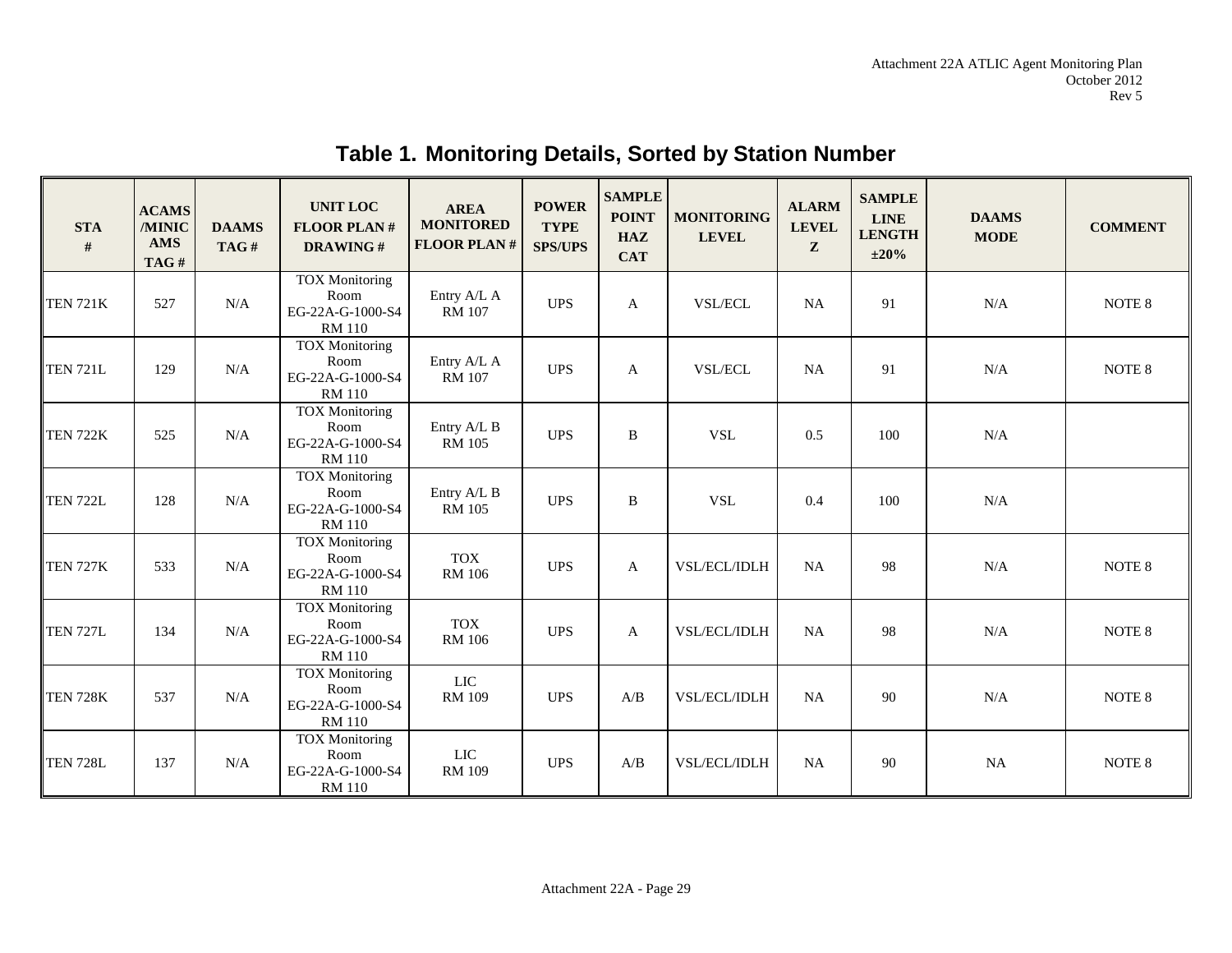| <b>STA</b><br>#  | <b>ACAMS</b><br>/MINIC<br><b>AMS</b><br>TAG# | <b>DAAMS</b><br>TAG# | <b>UNIT LOC</b><br><b>FLOOR PLAN#</b><br><b>DRAWING#</b>              | <b>AREA</b><br><b>MONITORED</b><br><b>FLOOR PLAN#</b> | <b>POWER</b><br><b>TYPE</b><br><b>SPS/UPS</b> | <b>SAMPLE</b><br><b>POINT</b><br><b>HAZ</b><br><b>CAT</b> | <b>MONITORING</b><br><b>LEVEL</b> | <b>ALARM</b><br><b>LEVEL</b><br>$\mathbf{Z}$ | <b>SAMPLE</b><br><b>LINE</b><br><b>LENGTH</b><br>$\pm 20\%$ | <b>DAAMS</b><br><b>MODE</b>       | <b>COMMENT</b>              |
|------------------|----------------------------------------------|----------------------|-----------------------------------------------------------------------|-------------------------------------------------------|-----------------------------------------------|-----------------------------------------------------------|-----------------------------------|----------------------------------------------|-------------------------------------------------------------|-----------------------------------|-----------------------------|
| <b>TEN 741LS</b> | 148                                          | 692                  | <b>Filter Monitoring</b><br>Room<br>EG-22A-G-1000-S6<br><b>RM 115</b> | Filter 101<br>Mid-Bed 1                               | <b>UPS</b>                                    | N/A                                                       | <b>VSL</b>                        | 0.4                                          | 100                                                         | <b>MINICAMS</b><br><b>CONFIRM</b> | NOTE <sub>1</sub><br>NOTE 5 |
| <b>TEN 741KS</b> | 549                                          | 691                  | <b>Filter Monitoring</b><br>Room<br>EG-22A-G-1000-S6<br><b>RM 115</b> | Filter 101<br>Mid-Bed 1                               | <b>UPS</b>                                    | N/A                                                       | <b>VSL</b>                        | 0.5                                          | 100                                                         | <b>ACAMS</b><br><b>CONFIRM</b>    | NOTE <sub>1</sub><br>NOTE 5 |
| <b>TEN 742K</b>  | N/A                                          | 715                  | <b>Filter Monitoring</b><br>Room<br>EG-22A-G-1000-S6<br><b>RM 115</b> | Filter 101<br>Mid-Bed 2                               | <b>UPS</b>                                    | N/A                                                       | <b>WPL</b>                        | N/A                                          | 100                                                         | <b>HISTORICAL</b>                 | NOTE 1<br>NOTE 5            |
| <b>TEN 742L</b>  | N/A                                          | 716                  | <b>Filter Monitoring</b><br>Room<br>EG-22A-G-1000-S6<br><b>RM 115</b> | Filter 101<br>Mid-Bed 2                               | <b>UPS</b>                                    | N/A                                                       | <b>WPL</b>                        | N/A                                          | 100                                                         | <b>HISTORICAL</b>                 | NOTE 1<br>NOTE <sub>5</sub> |
| <b>TEN 743K</b>  | N/A                                          | 705                  | <b>Filter Monitoring</b><br>Room<br>EG-22A-G-1000-S6<br><b>RM 115</b> | Filter 101<br>Vestibule                               | <b>UPS</b>                                    | N/A                                                       | <b>WPL</b>                        | N/A                                          | 100                                                         | <b>HISTORICAL</b>                 | NOTE 1<br>NOTE <sub>5</sub> |
| <b>TEN 743L</b>  | N/A                                          | 706                  | <b>Filter Monitoring</b><br>Room<br>EG-22A-G-1000-S6<br>RM 115        | Filter 101<br>Vestibule                               | <b>UPS</b>                                    | N/A                                                       | <b>WPL</b>                        | N/A                                          | 100                                                         | <b>HISTORICAL</b>                 | NOTE <sub>1</sub><br>NOTE 5 |
| TEN 744LS        | 148                                          | 694                  | <b>Filter Monitoring</b><br>Room<br>EG-22A-G-1000-S6<br><b>RM 115</b> | Filter 102<br>Mid-bed 1                               | <b>UPS</b>                                    | N/A                                                       | <b>VSL</b>                        | 0.4                                          | 100                                                         | <b>MINICAMS</b><br><b>CONFIRM</b> | NOTE <sub>1</sub><br>NOTE 5 |
| <b>TEN 744KS</b> | 549                                          | 693                  | <b>Filter Monitoring</b><br>Room<br>EG-22A-G-1000-S6<br><b>RM 115</b> | Filter 102<br>Mid-bed 1                               | <b>UPS</b>                                    | N/A                                                       | <b>VSL</b>                        | 0.5                                          | 100                                                         | <b>ACAMS CONFIRM</b>              | NOTE <sub>1</sub><br>NOTE 5 |
| <b>TEN 745K</b>  | N/A                                          | 717                  | <b>Filter Monitoring</b><br>Room<br>EG-22A-G-1000-S6<br>RM 115        | Filter 102<br>Mid-bed 2                               | <b>UPS</b>                                    | N/A                                                       | <b>WPL</b>                        | N/A                                          | 100                                                         | <b>HISTORICAL</b>                 | NOTE 1<br>NOTE <sub>5</sub> |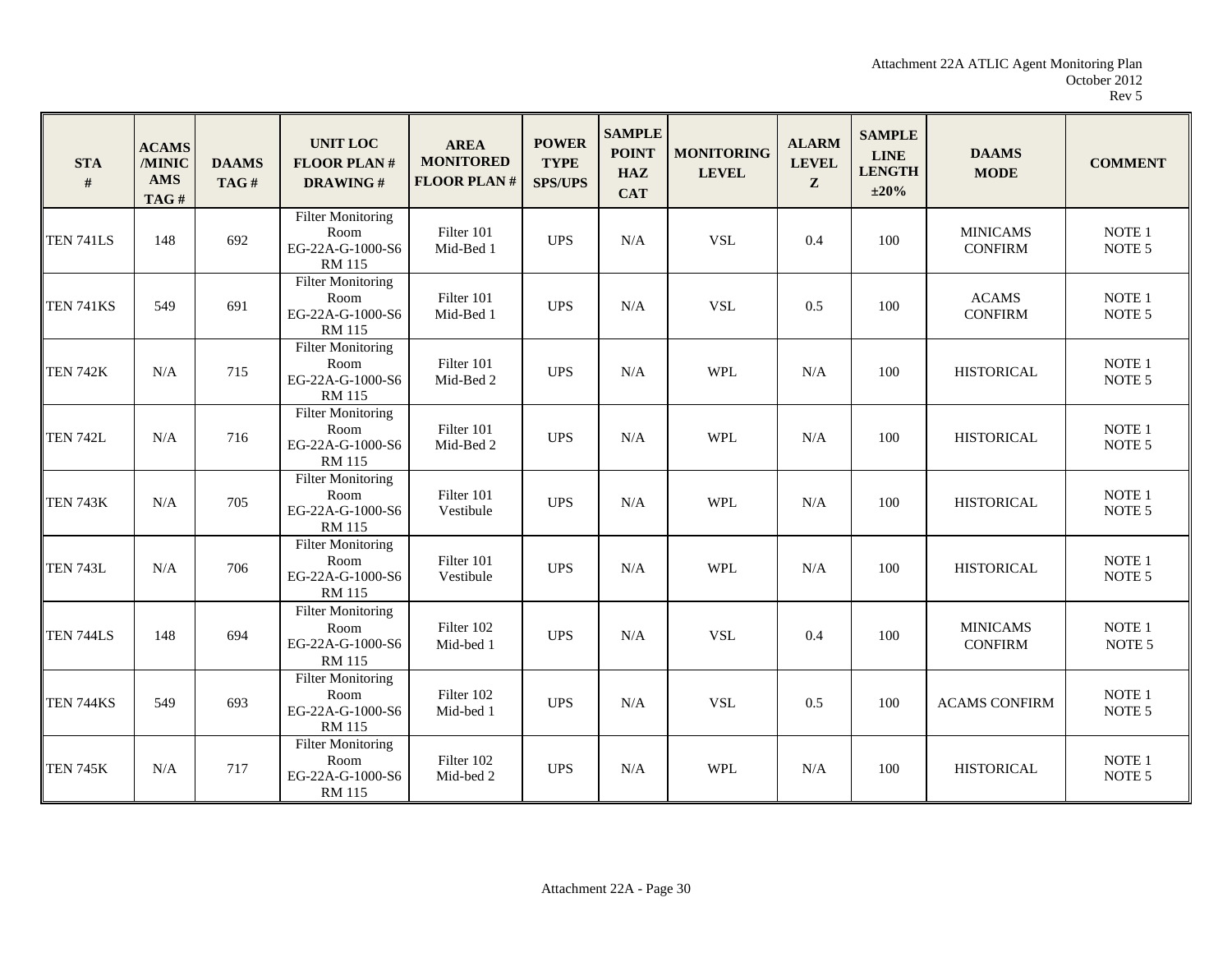| <b>STA</b><br># | <b>ACAMS</b><br>/MINIC<br><b>AMS</b><br>TAG# | <b>DAAMS</b><br>TAG# | <b>UNIT LOC</b><br><b>FLOOR PLAN#</b><br><b>DRAWING#</b>              | <b>AREA</b><br><b>MONITORED</b><br><b>FLOOR PLAN#</b> | <b>POWER</b><br><b>TYPE</b><br><b>SPS/UPS</b> | <b>SAMPLE</b><br><b>POINT</b><br><b>HAZ</b><br><b>CAT</b> | <b>MONITORING</b><br><b>LEVEL</b> | <b>ALARM</b><br><b>LEVEL</b><br>Z | <b>SAMPLE</b><br><b>LINE</b><br><b>LENGTH</b><br>$\pm 20\%$ | <b>DAAMS</b><br><b>MODE</b>       | <b>COMMENT</b>                         |
|-----------------|----------------------------------------------|----------------------|-----------------------------------------------------------------------|-------------------------------------------------------|-----------------------------------------------|-----------------------------------------------------------|-----------------------------------|-----------------------------------|-------------------------------------------------------------|-----------------------------------|----------------------------------------|
| <b>TEN 745L</b> | N/A                                          | 718                  | <b>Filter Monitoring</b><br>Room<br>EG-22A-G-1000-S6<br>RM 115        | Filter 102<br>Mid-bed 2                               | <b>UPS</b>                                    | N/A                                                       | <b>WPL</b>                        | N/A                               | 100                                                         | <b>HISTORICAL</b>                 | NOTE <sub>1</sub><br>NOTE <sub>5</sub> |
| <b>TEN 746K</b> | N/A                                          | 707                  | <b>Filter Monitoring</b><br>Room<br>EG-22A-G-1000-S6<br><b>RM 115</b> | Filter 102<br>Vestibule                               | <b>UPS</b>                                    | N/A                                                       | <b>WPL</b>                        | N/A                               | 100                                                         | <b>HISTORICAL</b>                 | NOTE <sub>1</sub><br>NOTE <sub>5</sub> |
| <b>TEN 746L</b> | N/A                                          | 708                  | Filter Monitoring<br>Room<br>EG-22A-G-1000-S6<br><b>RM 115</b>        | Filter 102<br>Vestibule                               | <b>UPS</b>                                    | N/A                                                       | <b>WPL</b>                        | N/A                               | 100                                                         | <b>HISTORICAL</b>                 | NOTE <sub>1</sub><br>NOTE 5            |
| TEN 747LS       | 148                                          | 714                  | <b>Filter Monitoring</b><br>Room<br>EG-22A-G-1000-S6<br><b>RM</b> 115 | Filter 103<br>Mid-bed 1                               | <b>UPS</b>                                    | N/A                                                       | <b>VSL</b>                        | 0.4                               | 100                                                         | <b>MINICAMS</b><br><b>CONFIRM</b> | NOTE <sub>1</sub><br>NOTE 5            |
| TEN 747KS       | 549                                          | 713                  | <b>Filter Monitoring</b><br>Room<br>EG-22A-G-1000-S6<br><b>RM 115</b> | Filter 103<br>Mid-Bed 1                               | <b>UPS</b>                                    | N/A                                                       | <b>VSL</b>                        | 0.5                               | 100                                                         | <b>ACAMS CONFIRM</b>              | NOTE <sub>1</sub><br>NOTE <sub>5</sub> |
| <b>TEN 748K</b> | N/A                                          | 719                  | Filter Monitoring<br>Room<br>EG-22A-G-1000-S6<br><b>RM 115</b>        | Filter 103<br>Mid-Bed 2                               | <b>UPS</b>                                    | N/A                                                       | <b>WPL</b>                        | N/A                               | 100                                                         | <b>HISTORICAL</b>                 | NOTE <sub>1</sub><br>NOTE 5            |
| <b>TEN 748L</b> | N/A                                          | 720                  | <b>Filter Monitoring</b><br>Room<br>EG-22A-G-1000-S6<br><b>RM 115</b> | Filter 103<br>Mid-Bed 2                               | <b>UPS</b>                                    | N/A                                                       | <b>WPL</b>                        | N/A                               | 100                                                         | <b>HISTORICAL</b>                 | NOTE 1<br>NOTE <sub>5</sub>            |
| <b>TEN 749K</b> | N/A                                          | 711                  | <b>Filter Monitoring</b><br>Room<br>EG-22A-G-1000-S6<br><b>RM 115</b> | Filter 103<br>Vestibule                               | <b>UPS</b>                                    | N/A                                                       | <b>WPL</b>                        | N/A                               | 100                                                         | <b>HISTORICAL</b>                 | NOTE 1<br>NOTE 5                       |
| <b>TEN 749L</b> | N/A                                          | 712                  | <b>Filter Monitoring</b><br>Room<br>EG-22A-G-1000-S6<br><b>RM 115</b> | Filter 103<br>Vestibule                               | <b>UPS</b>                                    | N/A                                                       | <b>WPL</b>                        | N/A                               | 100                                                         | <b>HISTORICAL</b>                 | NOTE <sub>1</sub><br>NOTE <sub>5</sub> |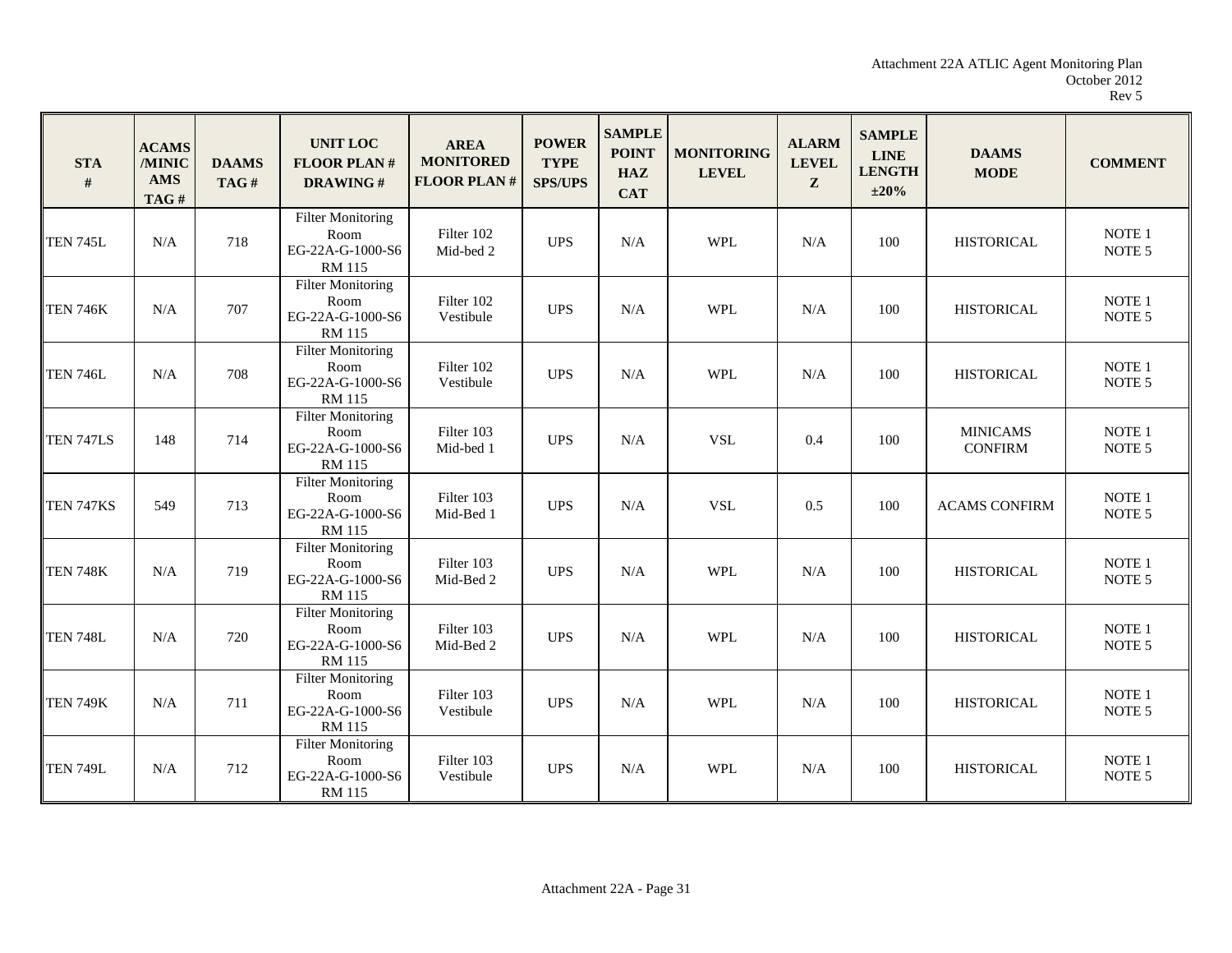| <b>STA</b><br># | <b>ACAMS</b><br>/MINIC<br><b>AMS</b><br>TAG# | <b>DAAMS</b><br>TAG# | <b>UNIT LOC</b><br><b>FLOOR PLAN#</b><br><b>DRAWING#</b>       | <b>AREA</b><br><b>MONITORED</b><br><b>FLOOR PLAN#</b> | <b>POWER</b><br><b>TYPE</b><br><b>SPS/UPS</b> | <b>SAMPLE</b><br><b>POINT</b><br><b>HAZ</b><br><b>CAT</b> | <b>MONITORING</b><br><b>LEVEL</b> | <b>ALARM</b><br><b>LEVEL</b><br>Z | <b>SAMPLE</b><br><b>LINE</b><br><b>LENGTH</b><br>$\pm 20\%$ | <b>DAAMS</b><br><b>MODE</b>       | <b>COMMENT</b>            |
|-----------------|----------------------------------------------|----------------------|----------------------------------------------------------------|-------------------------------------------------------|-----------------------------------------------|-----------------------------------------------------------|-----------------------------------|-----------------------------------|-------------------------------------------------------------|-----------------------------------|---------------------------|
| TEN 750AK       | 553                                          | 695                  | <b>Filter Monitoring</b><br>Room<br>EG-22A-G-1000-S6<br>RM 115 | <b>Filter Stack</b>                                   | <b>UPS</b>                                    | N/A                                                       | <b>VSL</b>                        | 0.5                               | 100                                                         | <b>ACAMS CONFIRM</b>              |                           |
| TEN 750AL       | 154                                          | 697                  | <b>Filter Monitoring</b><br>Room<br>EG-22A-G-1000-S6<br>RM 115 | <b>Filter Stack</b>                                   | <b>UPS</b>                                    | N/A                                                       | <b>VSL</b>                        | 0.4                               | 100                                                         | <b>MINICAMS</b><br><b>CONFIRM</b> |                           |
| TEN 750BK       | 554                                          | 696                  | <b>Filter Monitoring</b><br>Room<br>EG-22A-G-1000-S6<br>RM 115 | <b>Filter Stack</b>                                   | <b>UPS</b>                                    | N/A                                                       | <b>VSL</b>                        | 0.5                               | 100                                                         | <b>ACAMS CONFIRM</b>              | Stand-By For<br>TEN 750AK |
| TEN 750BL       | 155                                          | 698                  | <b>Filter Monitoring</b><br>Room<br>EG-22A-G-1000-S6<br>RM 115 | <b>Filter Stack</b>                                   | <b>UPS</b>                                    | N/A                                                       | <b>VSL</b>                        | 0.4                               | 100                                                         | <b>MINICAMS</b><br><b>CONFIRM</b> | NOTE <sub>2</sub>         |